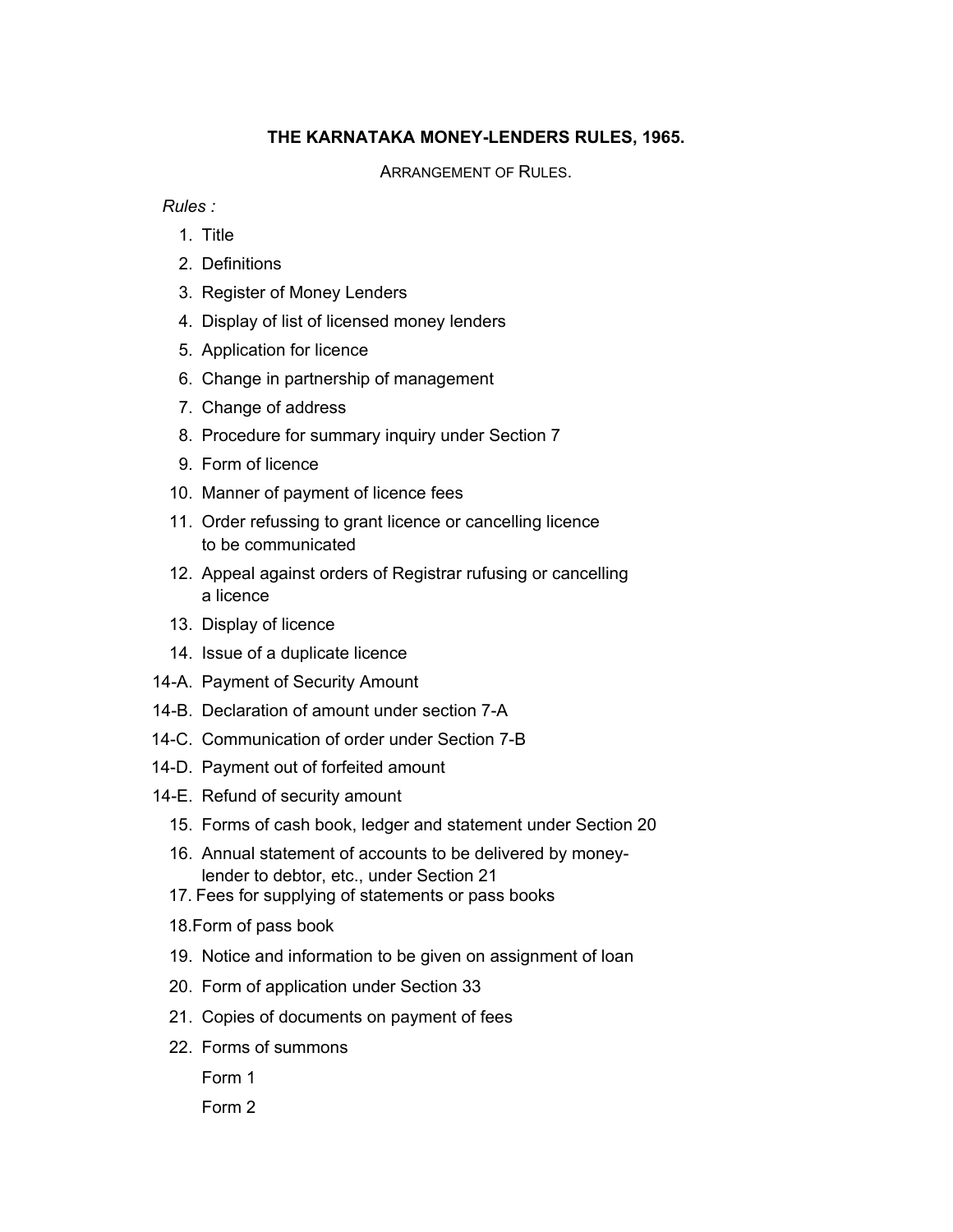Form 2-A Form 3 Form 4 Form 5 Form 5-A Form 6 Form 7 Form 8 Form 9 Form 10 Form 12 Form 13 Form 14 Form 15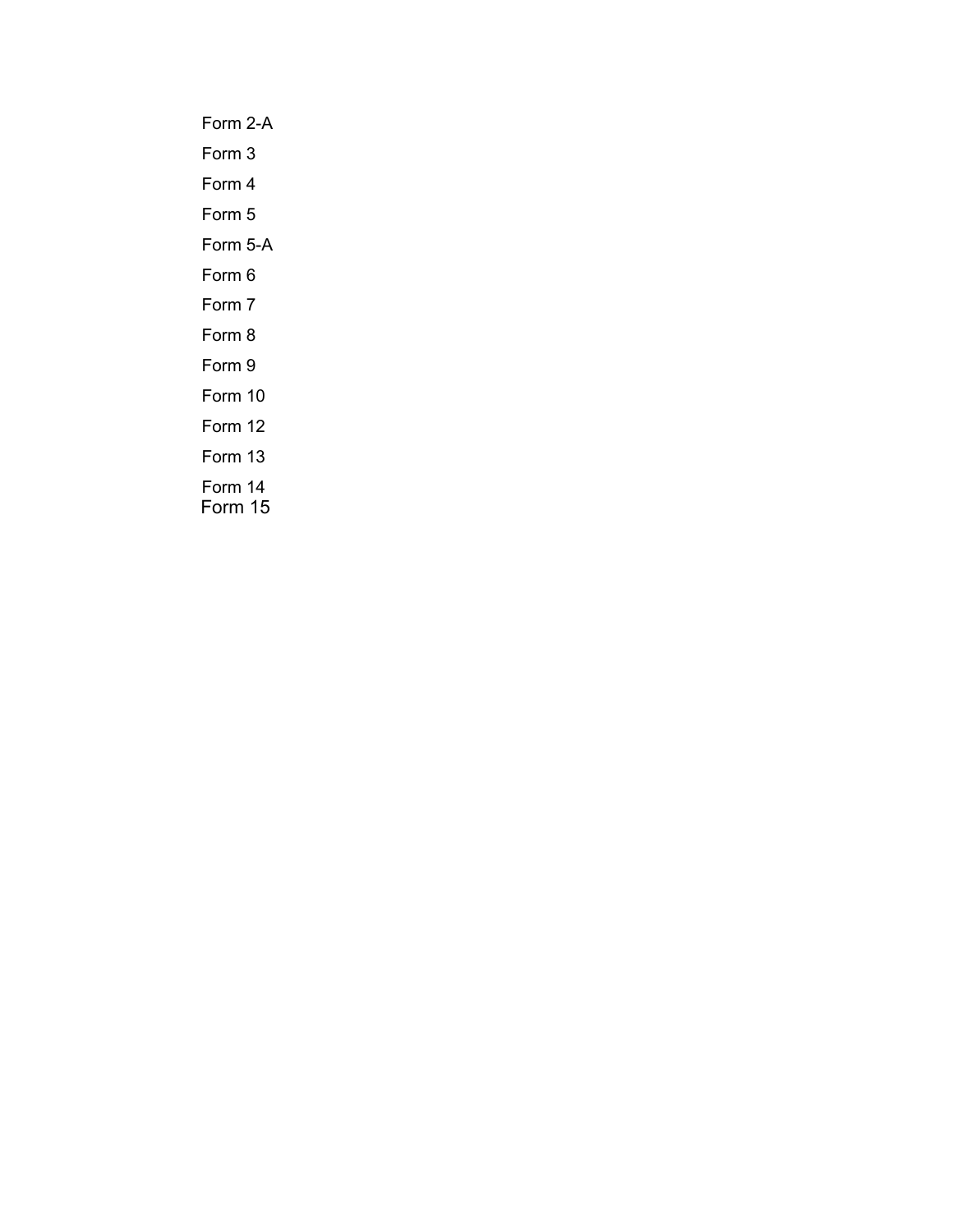#### **THE KARNATAKA MONEY LENDERS RULES 1965**

(*As Amended by GSR 222, dated: 12/13-9-1985, GSR 76, dated 10.3.1988 and* Extraordinary Gazette No.670 dated: 25.4.2005.)

**GSR 492.** - In exercise of the powers conferred by Section 44 of the [Karnataka]<sup>1</sup> Money Lenders Act, 1961 (<sup>1</sup>[Karnataka]<sup>1</sup> Act 12 of 1962), the <sup>1</sup>[Government of Karnataka]<sup>1</sup> hereby makes the following rules, the same having been previously published in Part IV, Section 2-C(i) of the <sup>1</sup>[Karnataka Gazette]<sup>1</sup>, dated the 13th December, 1962 as required by sub-section (1) of the said section, namely:-

- **1. Title.-These rules may be called the '[Karnataka]' Money Lenders, Rules, 1965.** 
	- **2. Definitions.-**In these rules, unless the context otherwise requires.-
- (a) "Act" means the '[Karnataka]<sup>1</sup> Money Lenders Act, 1961;
	- *(b)* "Form" means a form appended to these rules;
	- *(c)* "Section" means a section of the Act.

 **3. Register of Money Lenders.-**The Register of Money Lenders required to be maintained under section 4 shall be in Form 1.

 **4. Display of list of licensed money lenders.-**Every Assistant Registrar shall display on a notice board in his office a list of money lenders licensed to carry on the business of money lending in the area under his jurisdiction. Such list shall contain the addresses of the money lenders.

 **5. Application for licence.-**(1) A money lender desiring to carry on the business of money lending in any area shall make an application in <sup>4</sup>[Form 2 or Form 2A as the case may be]<sup>4</sup> to the Assistant Registrar concerned. The application shall be delivered at the office of the Assistant Registrar during office hourse either personally by the applicant or through an agent duly authorised in writing in this behalf or sent by registered post addressed to the Assistant Registrar.

 (2) An application for grant of licence for the first time may be made on any date and an application for <sup>2</sup>[grant of a fresh licence for the succeeding year]<sup>2</sup> may be made 3 [before the last day of October every year.]3

1. Adapted by the Adaptation of Laws order 1973. w.e.f. 1-11-1973.

 2. Substituted for the words "renewal of licence by GSR 222, dated 12/13-9-1985. (Kar. Gazette Part IV-2c (i) (Extra Ordinary) No. 498 dated 17-9-85)

 3. Substituted for the words "on any date within two months prior to the expiry of the period of licence" by GSR 76 dated 10-3-1988. (Kar. Gazette Part IV-2c(i) (Extraordinary) No. 168 dated 19-3-1988.

4. Substituted by notification CMW 04 CML 2004, w.e.f. 25.4.2005. (Kar. Gazette Part-IVa (Extraordinary) No.670 dated: 25.4.2005.

 1[Provided that where an application for grant of a licence for the first time is made between the first day of November and thirty first day of December of a year, the application for a fresh licence for the succeeding year shall be made before the expiry of the period of licence. $]$ <sup>1</sup>

 **6. Change in partnership of management.-**If during the currency of a licence a new partner is taken up or a person is appointed as responsible for the management of the business of money-lending, the money lender shall, within seven days communicate to the Registrar the name of the partner so taken up or of the person so appointed and shall satisfy the Registrar that the new partner or the person appointed is not himself disqualified from holding a licence on any of the grounds, mentioned in Section 8.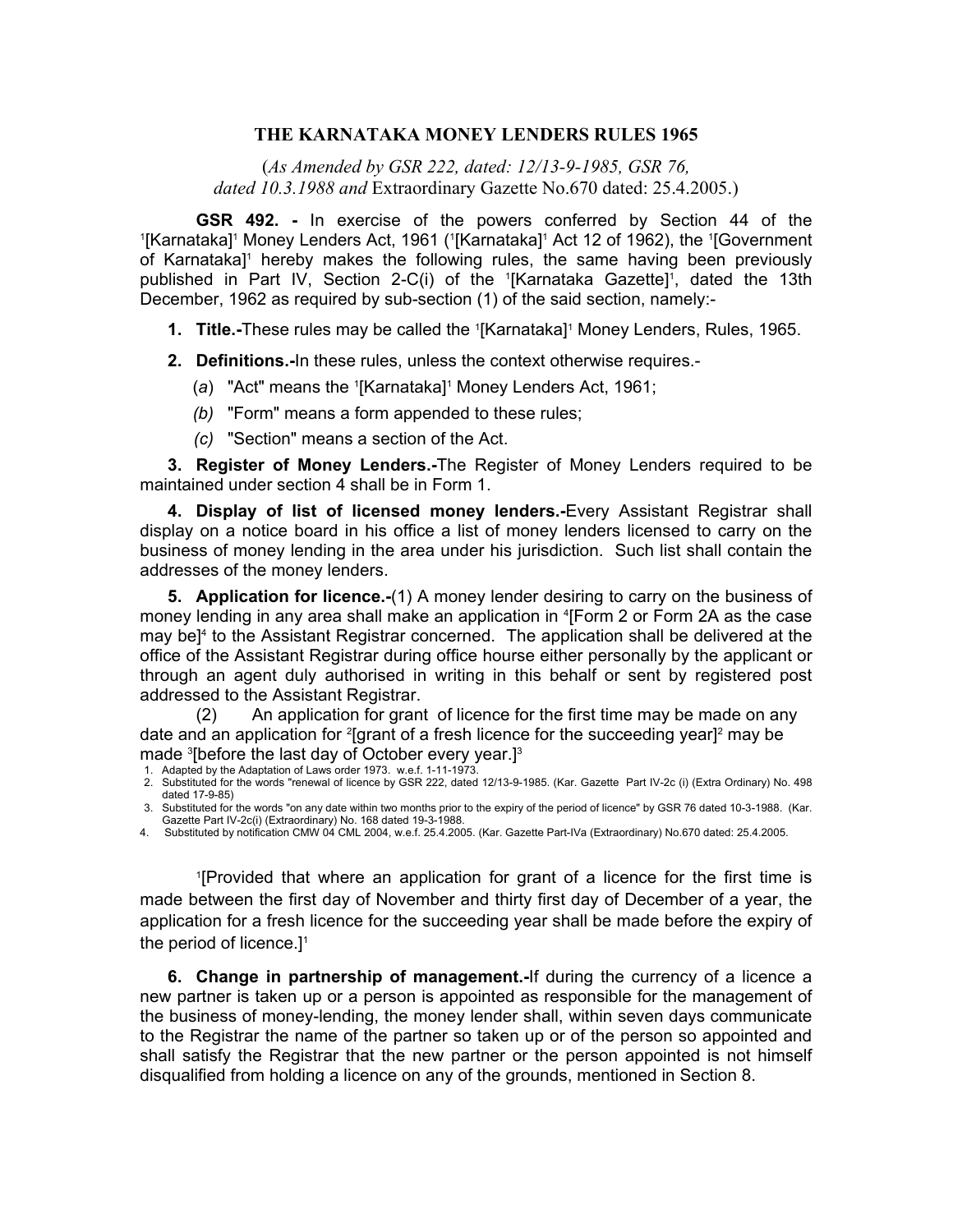**7. Change of address.-**A money lender shall communicate to the Registrar any change in his address giving full details of the new address within seven days of such change.

**8. Procedure for summary inquiry under Section 7.-**The Assistant Registrar shall make the summary inquiry under section 7 by calling for such information from the applicant and examining such persons as he may deemfit in order to satisfy himself about the *bona fides* of the applicant and his suitability for carrying on the business of money lending. If from the information supplied and the examination made, the Assistant Registrar is not so satisfied, he may examine the applicant personally. The Assistant Registrar shall maintain a record of such inquiry duly signed by him. The record shall contain a brief memorandum of the substance of evidence taken and a summary of the conclusions regarding facts elicited during the enquiry.

**9. Form of licence.-**The licence under Section 7 shall be in Form 3.

**10. Manner of payment of licence fees.-(1)** The licence fee <sup>2</sup>[payable]<sup>2</sup> under Section 6 shall be paid in cash at the time of presenting the application or by remitting it by postal money order addressed to the Assistant Registrar or by crediting to Government account at a Treasury, or the Reserve Bank of India, and forwarding the receipt of the postal money order or the receipted chalan to the Assistant Registrar along with the application.

1. Inserted by GSR 76 dated 10.3.1988. (Kar. Gazette Part IV 2c-(i) Extraordinary No. 168 dated 16.3-1998).

2. Substituted by GSR 222 dated 12/13-9-1985 for the words and figures "of Rs. 10/- and of Rs.3/-"

 (2) The Registrar while forwarding copies of the licence for the principal place and the application to other Registrar or Registrars shall make an endorsement in token of having received the requisite icence fee.

**11. Order refusing to grant licence or cancelling licence to be communicated.-**If a Registrar refuses to grant a licence, or cancels a licence, he shall communicate the order to the applicant or the Licensee, as the case may be.

**12. Appeal against order of Registrar refusing or cancelling a licence.-**(1) An appeal under sub-section (3) of Section 8 or sub-section (3) of Section 9 against the order of a Registrar refusing to grant or cancelling a licence shall be filled within 30 days from the date on which the Order of refusal or cancellation is communicated to the money lender. An appeal under sub-seciton (4) of Section 13 against the order of a Registrar shall be filed within 30 days from the date on which the order is communicated to the money-lender or the applicant. The amount of fee payable in respect of such an appeal shall be Rs. 10 and shall be paid in the manner prescribed under Rule 10.

 (2) The Registrar General shall decide the appeal after giving a reasonable opportunity to the appellant to be heard.

**13. Display of licence.-**Every money-lender shall exhibit his licence in a prominent place on the premises where he carries on the business of money-lending.

**14. Issue of a duplicate licence.-**(1) When a licence granted to a money-lender is lost, destroyed or torn or otherwise defaced in such a manner as to render it illegible, the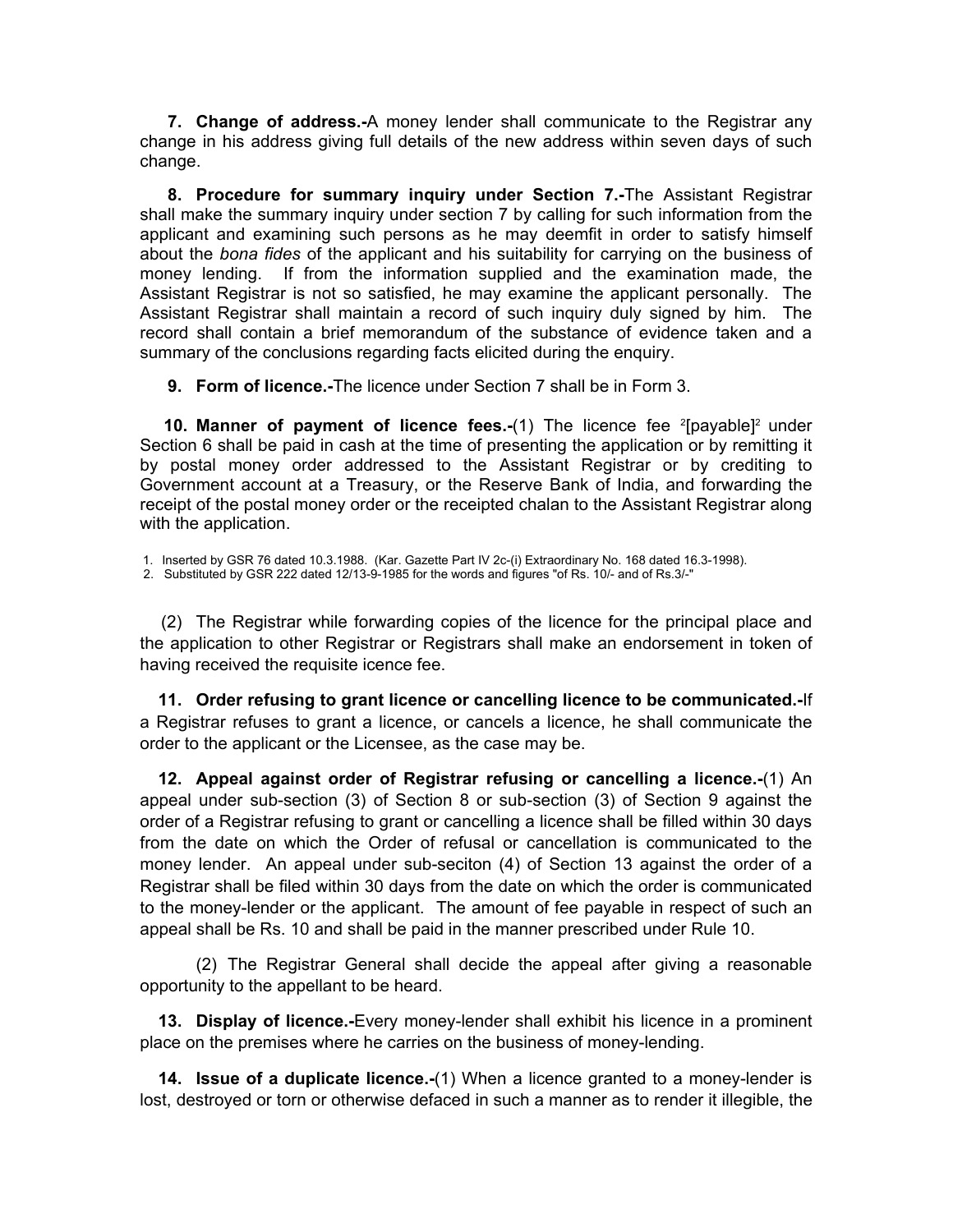money-lender may make an application to the Registrar through the Assistant Registrar concerned, for the grant of a duplicate licence.

 (2) Where a duplicate licence is required on the ground that the original licence is torn or defaced, the money-lender shall surrender the original licence to the Registrar along with the application made under sub-rule (1).

 (3) An application under sub-rule (1) shall be accompanied by a fee of Rupee one. The fee shall be paid in the manner prescribed in rule 10.

 (4) On receipt of such application, if the Registrar, is, after making such inquiry as may be deemed necessary, satisfied that a duplicate licence may be issued to the money-lender, he shall issue a duplicate licence and direct the Assistant Registrar to make a note of the issue of such a duplicate licence to the money-lender against his name in the register.

 (5) The duplicate license so issued shall bear on its face the number and date of the original licence and shall also bear the word "duplicate".

 **<sup>1</sup> [14A. Payment of security amount.-**Every licensee shall deposit in the Government treasury in cash the security amount specified in section 7A under the head of account notified by the Registrar General.

 (2) The treasury receipt for having deposited the security amount shall be sent to the concerned Assistant Registrar.

 **14B. Declaration of amount under section 7A.-** Every declaration under section 7A shall be in Form 3A.

 **14C. Communication of order under section 7B.-**Every order of the Registrar under Section 7B shall be communicated to the licensee either personally or to his agent or by registered post acknowledgment due addressed to the licensee's residence or place of business or last known residence or place of business.

 **14D. Payment out of forfeited amount.-**(1) A borrower who has been affected by the acts of a licensee shall make an application to the Registrar specifying the nature of claim and the amount due from such licensee.

 (2) The Registrar may on receipt of an application under sub-rule (1), after holding such enquiry as he deems fit, determine the amount payable to the applicant out of the forfeited amount:

 Provided that if there are more than one applicant the amount shall be paid rateably in proportion to the amounts determined to be payable to the applicants.

**14-E. Refund of security amount.-**(1) A licensee who has wound up his business or has not applied for a fresh licence after the expiry of the term of his licence, may apply to the Registrar for refund of the amount deposited under Section 7A.

1.Rules 14A to 14 E Inserted by GSR 222 dated 12/13-9-1985 (Kar. Gazette Part IV 2c(i) (Extraordinary) No. 498 dated 17-9-1985)

 (2) The Registrar may, on receipt of an application under sub-rule (1), after being satisfied that the licensee has either wound up his business or has not applied for a fresh licence for the succeeding year and that no case against him regarding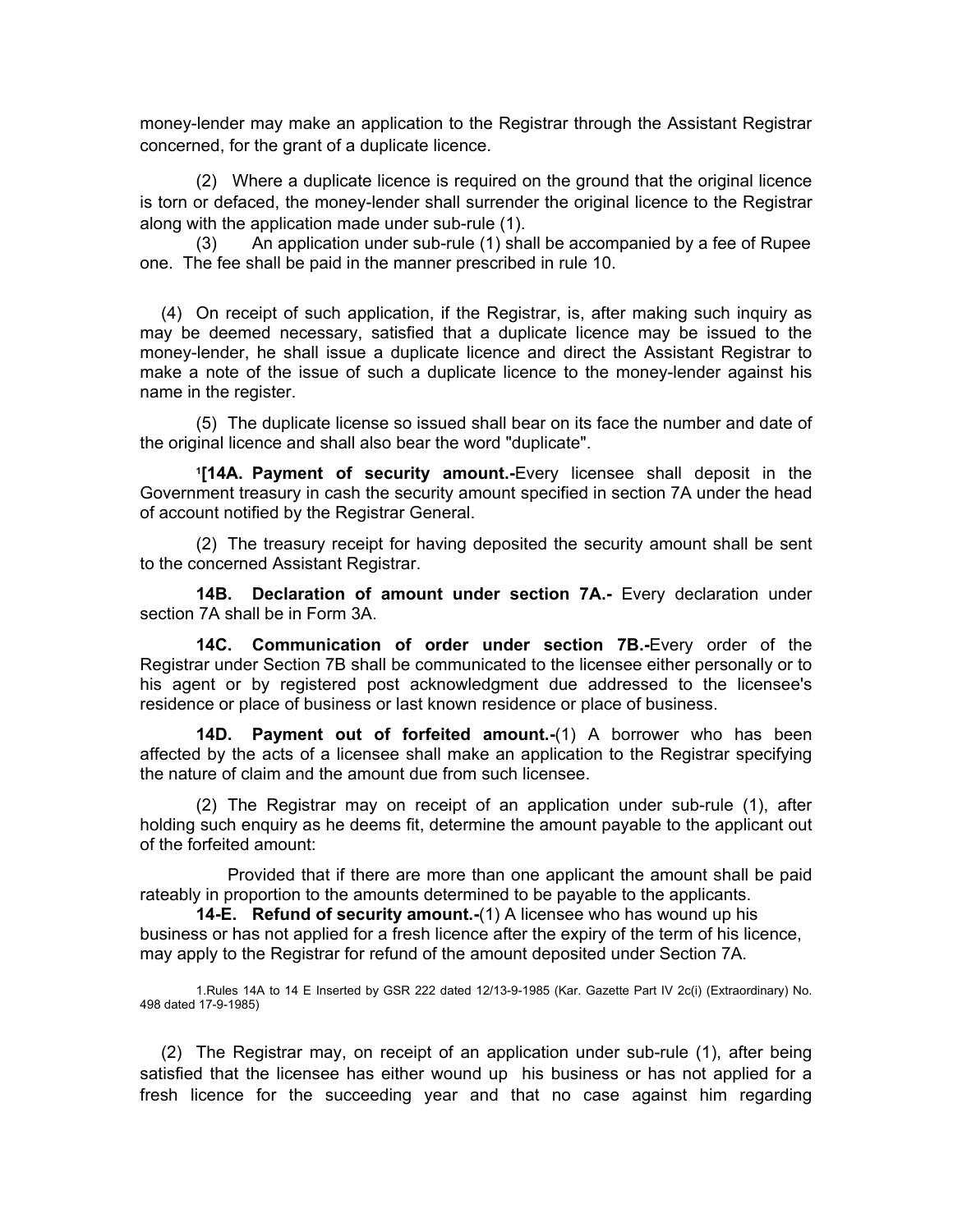contravention of any of the provisions of the Act or of the rules made thereunder is pending, order refund of the amount deposited under section 7A or so much of the balance thereof, if any, remaining after the forfeiture to the Government under section 7B.]1

**15. Forms of cash book, ledger and statement under Section 20.-**The cash book and ledger to be maintained by a money-lender under sub-section (1) of Section 20 shall be either in Forms 4 and 5 respectively or in Forms 4-A and 5-A respectively. The statement under clause (a) of sub-section (2) of Section 20 shall be in Form 6.

**16. Annual statement of accounts to be delivered by money-lender to debtor, etc., under Section 21.-**(1) The annual statement of accounts to be delivered by a money-lender to each of his debtors under sub-section (1) of Section 21 shall be in Form 7.

 (2) The statement shall be furnished to each of the debtors within sixty days after the close of the year for which the accounts of money-lenders are ordinarily maintained:

 Provided that the Registrar may on the application of the money-lender extend such period in the aggregate to not more than ninety days after the close of such year, if the money-lender proves to the satisfaction of the Registrar that not less than two-thirds of the total number of statements will be furnished within the said sixty days.

 (3) The fee to be paid by a debtor to a money-lender for supplying a statement of accounts under sub-section (2) of section 21 shall be fifty paise.

 (4) The expenses to be recovered from a debtor for supplying copies of documents by a money-lender under sub-section (3) of section 21 shall be according to the following scale.-

> For copying 100 words or fraction thereof 10 Paise For copying 100 words or part thereof tabular statement 15 Paise

 **17. Fees for supplying of statements or pass books.-**(1) The rate of fees recoverable under sub-section (2) of section 22 shall be (a) 15 paise for each statement or a copy thereof supplied under sub-section (2) of section 20 and sub-section (1) of section 21 and (b) 75 paise for each pass book containing not less than eight pages excluding cover pages supplied under sub-section (2) of section 20 and sub-section (1) of section 21.

 (2) The amount on account of such fees shall be shown separately in debtors account.

 **18. Form of pass book.-**The pass book mentioned in sections 20 and 21 shall be either in Form 8 or Form 9.

 **19. Notice and information to be given on assignment of loan.-**The notice to be given to an assignee under clause (a), the statement of information to be supplied to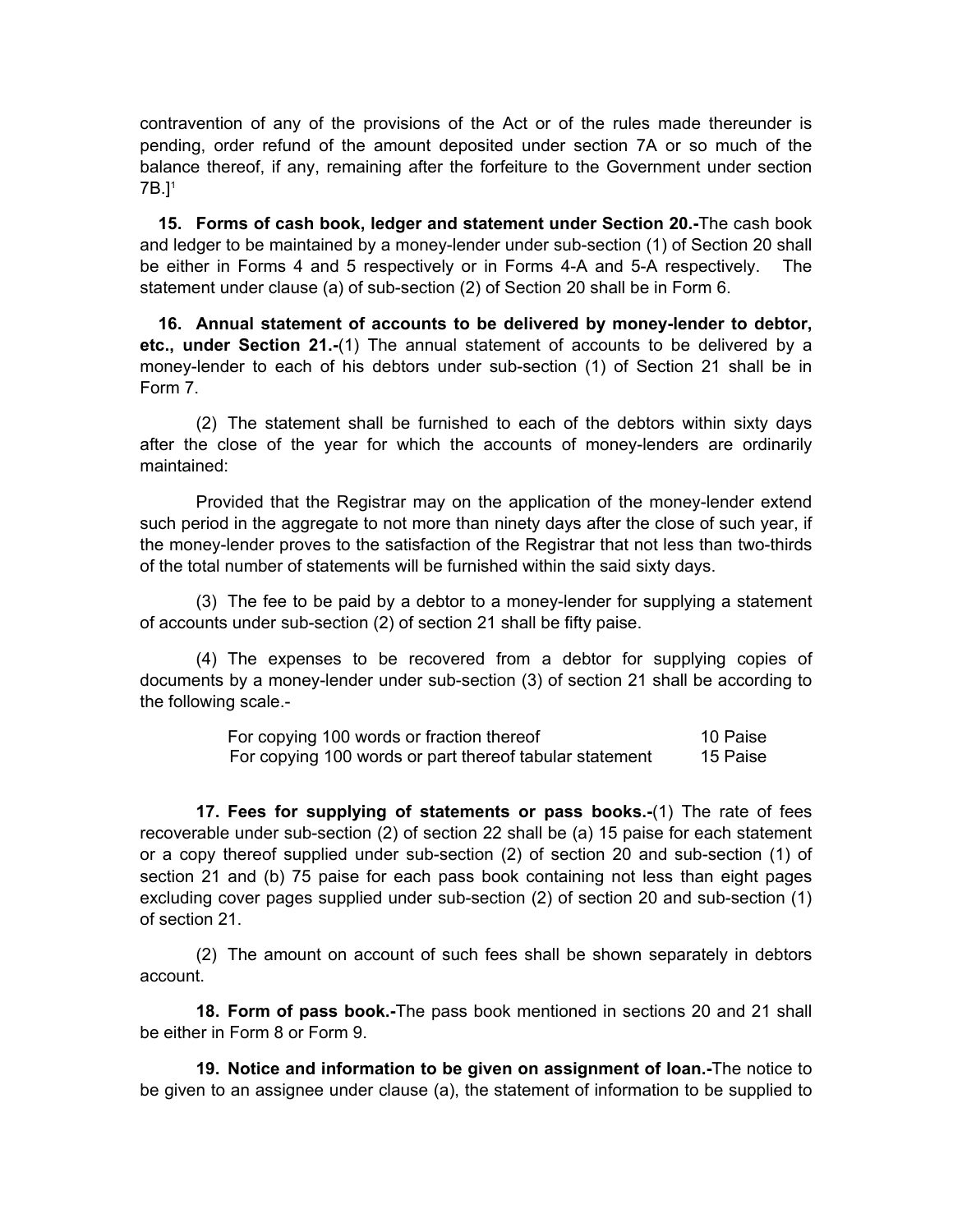an assignee under clause (b) and the notice to be given to the debtor under clause (c), of sub-section (1) of section 30 shall be in Forms 10, 11 and 12 respectively.

 **20. Form of application under section 33.-**The application to be made by a debtor under sub-section (1) of section 33 shall be in Form 13 and shall be accompanied by a Court fee of Rupee one.

 **21. Copies of documents on payment of fees.-**(1) Any party to any application, inquiry or appeal under the Act before the Assistant Registrar, Registrar or Registrar General or any person who is interested in such application, inquiry or appeal may apply to the Assistant Registrar, Registrar or Registrar General, as the case may be, for a copy of any documents in the record of such application, inquiry or appeal.

 (2) The application shall be accompanied by deposit or an amount to cover the cost of preparing copies according to the following scales of copying fees, namely:-

(a) in the case of English copies, 5 paise for every 25 words or fraction thereof;

 (b) in the case of copies in regional languages, 5 paise for every 30 words on fraction thereof;

- (c) in the case of certified copies, an additional 5 paise for 100 words or fraction thereof for comparing;
- (d) in the case of documents in tabular forms, twice the ordinary rate; provided further that a surcharge of 55 percent shall be levied on all copying, comparing and translation fees and added to the total charges for the preparation of certified copies;
- (e) when the description of the document given in the application is incorrect or deficient and it shall in consequence be necessary for the Record-keeper to search his records in order to find it, a fee at the rate of one rupee for each year, of which the records are searched, shall be payable by the applicant for such search, whether the document be found or not and whether the copy for which he applies, on examination of the said document, be granted or not.

 (3) The amount calculated according to the above scale shall be credited to the Government by the Assistant Registrar, Registrar or Registrar General to whom the application for grant of copies is made, as copying fees and the surplus amount, if any, deposited by the person applying for copies shall be refunded to him at the time of supplying the copy: provided that the person applying for copies shall, if the amount deposited by him is not sufficient to cover copying fees, pay the deficit before taking delivery of the copy.

**22. Forms of summons.-**The summons to be issued for enforcing the attendance of any person under section 14 in connection with an inquiry under section 7 shall be in Form 14 or 15 as the case may be.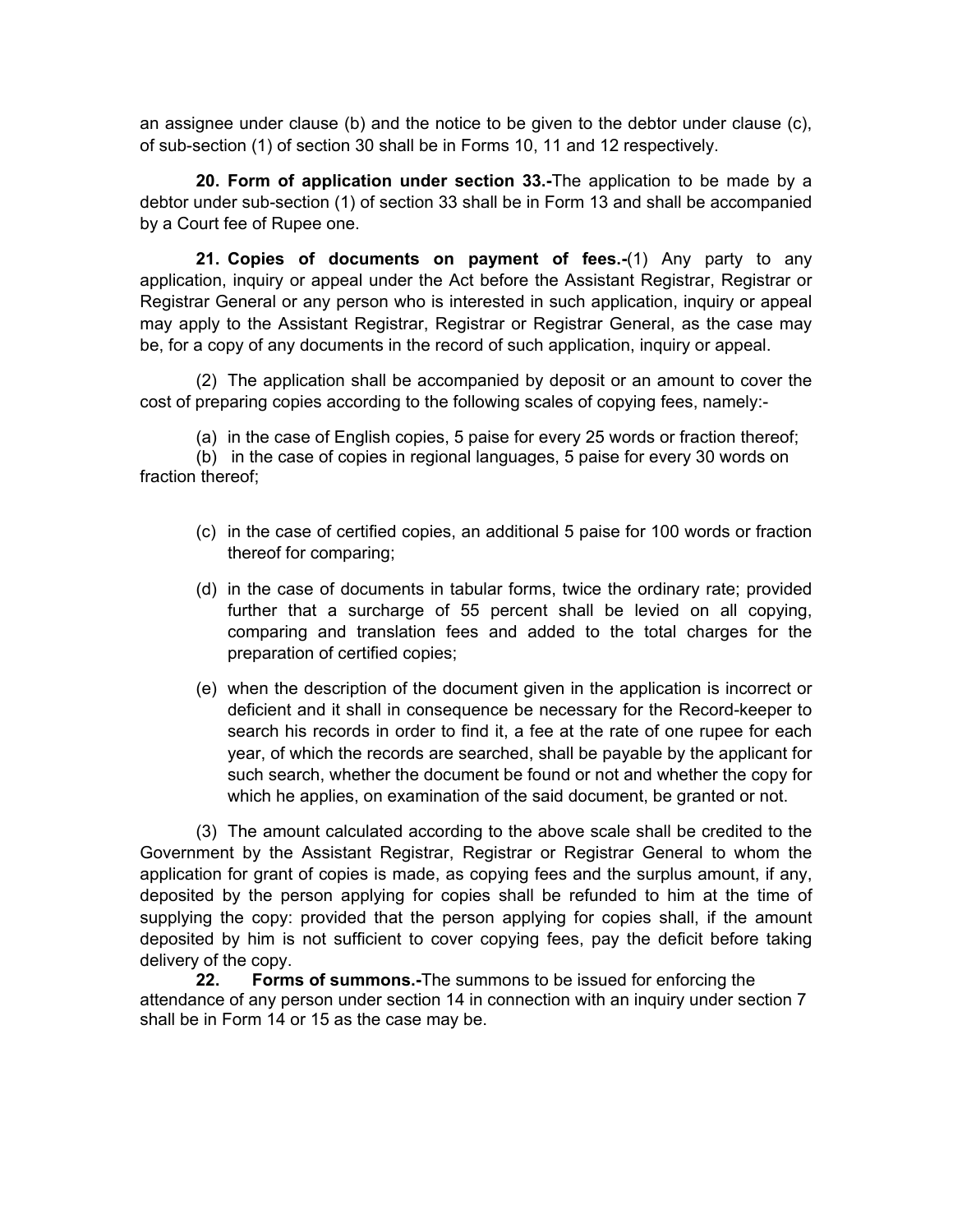#### *[See Rule 3]*

#### **Register of Money Lender**

**Office of the Assistant Register of ................... Taluka .................... District** 

| SI.No. | father's<br>Name,<br>husband's<br>or<br>name and full<br>address of the<br>money lender | father's  <br>Name.<br>name and full<br>address of the<br>person<br>or.<br>persons<br>responsible for<br>the<br>management of<br>the business, if<br>any | Full details of<br>the principal of<br>business or the<br>branches<br>thereof | Date and SI, No.<br>of<br>previous<br>licence, if any | the<br><b>Date</b><br>ΟĪ<br>issue<br>the<br>οf<br>present licence |
|--------|-----------------------------------------------------------------------------------------|----------------------------------------------------------------------------------------------------------------------------------------------------------|-------------------------------------------------------------------------------|-------------------------------------------------------|-------------------------------------------------------------------|
| (1)    | (2)                                                                                     | $(2)$ (a)                                                                                                                                                | (3)                                                                           | (4)                                                   | (5)                                                               |

| SI.No.<br>application | **Cancellation<br>of licence if any<br>with date and<br>particulars | <b>Orders</b><br>οf<br>Appellate<br>if<br>Authority,<br>any | <b>Particulars</b><br>οf<br>cancellation of<br>under<br>licence<br>Section 14(ii)(a)<br>or<br>disqualification<br><b>Section</b><br>under<br>14(ii)(h) | No.<br>οf<br>duplicate<br>licences<br>with<br>issued<br>dates | Signature of<br>Assistant<br>Registrar | <b>Remarks</b> |
|-----------------------|---------------------------------------------------------------------|-------------------------------------------------------------|--------------------------------------------------------------------------------------------------------------------------------------------------------|---------------------------------------------------------------|----------------------------------------|----------------|
| (6)                   | (7)                                                                 | (8)                                                         | (9)                                                                                                                                                    | (10)                                                          | (11)                                   | (12)           |

\* In the case of undivided Hindu Family, Col. 2 should show the names and addresses of the manager and adult co-paceners of such family; in the case of a bank or company, the Col. 2 should show the names and addresses of the directors and manager or principal Officer and in case of an unincorporated body of individuals, the names and addresses of all individuals.

\*\*When filling up this column, the section of the Act under which cancellation is made, should be entered.

\* \* \*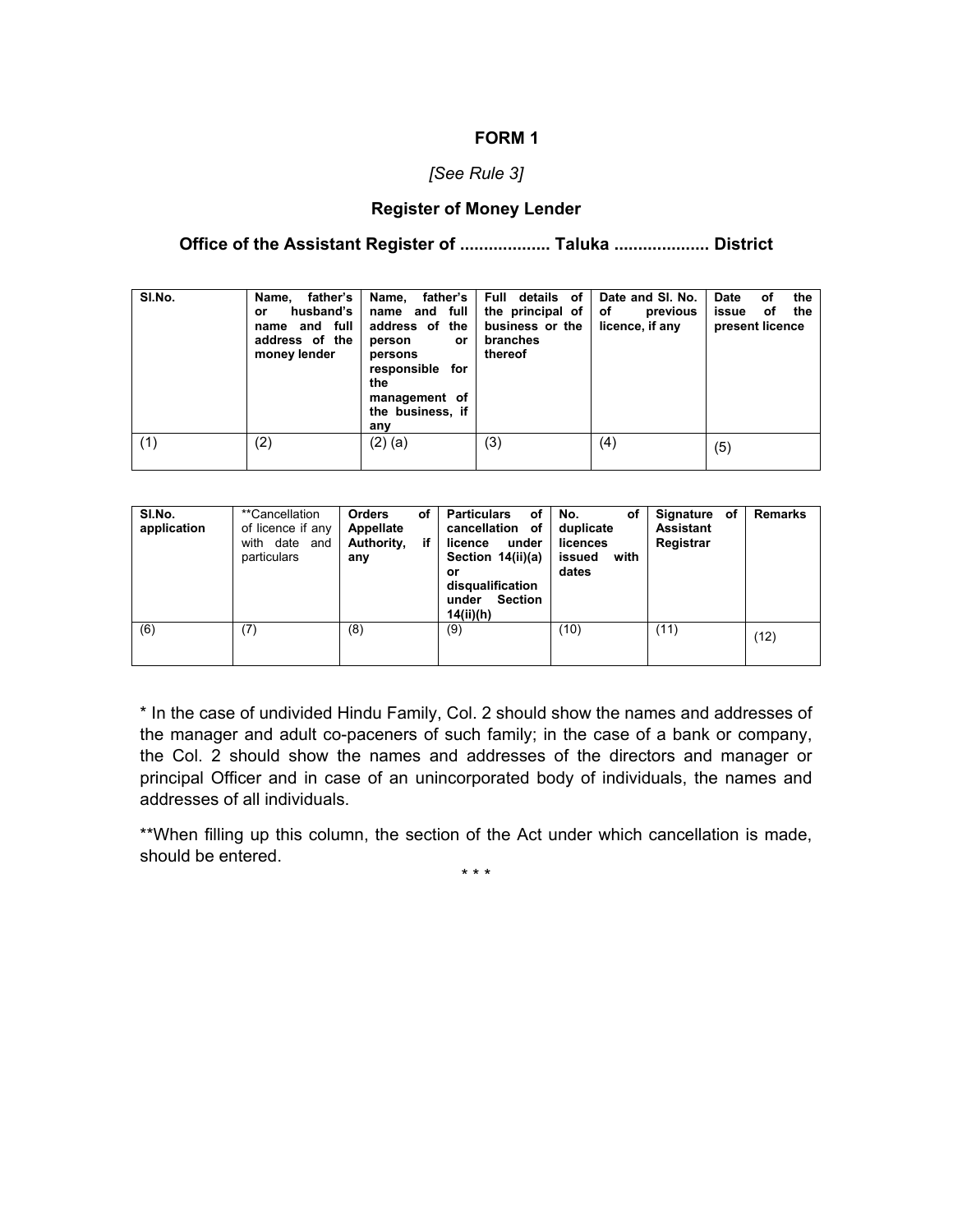#### **1 [FORM 2**

# [See Rule 5]

**Application for the grant of a licence to Money Lenders In the office of the Assistant Registrar of . . . . . . . . . . . . . . . . . .**

| P.O.<br>Taluka                                                                                                                                                                                                                                                                                                                                                                                                                                                                                                                                                                                                          |  |
|-------------------------------------------------------------------------------------------------------------------------------------------------------------------------------------------------------------------------------------------------------------------------------------------------------------------------------------------------------------------------------------------------------------------------------------------------------------------------------------------------------------------------------------------------------------------------------------------------------------------------|--|
| Distribt                                                                                                                                                                                                                                                                                                                                                                                                                                                                                                                                                                                                                |  |
| 1. Name of the applicant, with father's or husband's name,<br>surname, residence and address in full. Names of the manager<br>and the adult co-parceners of the undivided Hindu family, with<br>father's name, surname, residence and address in full. Name of<br>the Director, Manager of principal officer managing the Bank or<br>Company with the father's or husband's name, surname,<br>residence and address in full. Names of all the persons forming<br>an unincorporated body, with father's or husband's names,<br>surnames, residence and address in full.                                                  |  |
| 2. Name in which the applicant carries on or intends to carry on<br>his money-lenders business.                                                                                                                                                                                                                                                                                                                                                                                                                                                                                                                         |  |
| 3. Name of the area within which the applicant has his business of<br>money-lenders on the date of the application.                                                                                                                                                                                                                                                                                                                                                                                                                                                                                                     |  |
| 4. Names of persons responsible or proposed to be responsible<br>for the management of the applicant's money-lenders business<br>with their father's or husband's name, surname, residence and<br>address in full.                                                                                                                                                                                                                                                                                                                                                                                                      |  |
| 5. Location of the applicant's place or principal place of business,<br>with full particulars thereof and the name, father's or husband's<br>name, surname and address of the person in charge.                                                                                                                                                                                                                                                                                                                                                                                                                         |  |
| 6. Whether the person signing the application or any of the adult<br>co-parcener of an undivided Hindu Family, or any Director,<br>Manager of Principal Officer of the Bank or Company or any<br>member of the unincorporated body on behalf of which the<br>application is made, as the case may be carried on the<br>business of money-lenders in the province in the year ending<br>on the 31st day of March immediately proceeding the date of<br>the application either individually, or in partnership of jointly<br>with any other co-parcener or any other person and whether in<br>the same or any other name. |  |
| 7.Is the applicant or any other person on behalf of whom the                                                                                                                                                                                                                                                                                                                                                                                                                                                                                                                                                            |  |
| application has been made carrying on or intends to carry on<br>the business of money lenders in any other place in the<br>province? If so, give complete particulars with the name,                                                                                                                                                                                                                                                                                                                                                                                                                                    |  |
| father's or husband's name, surname, and address of the                                                                                                                                                                                                                                                                                                                                                                                                                                                                                                                                                                 |  |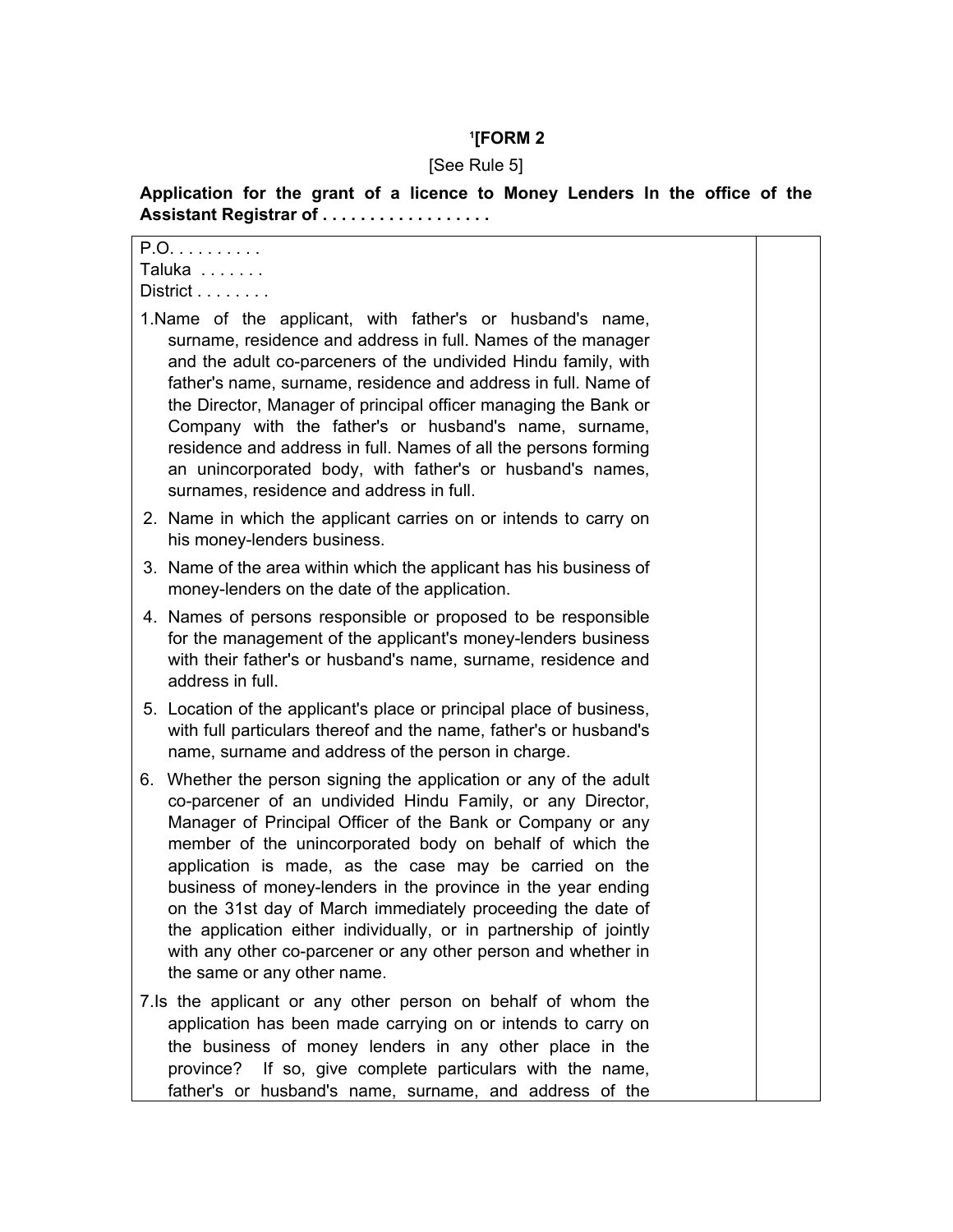location of each such office and the area within the business of Money Lenders is being carried on or is proposed to be carried on at each such place.

- 8. What is the extent of the total business of the applicant on 31st March?
- 9. What is the total amount of the capital which the applicant intends to invest in the business of money-lenders in the year for which the application has been made?
- A. What is the year for which the applicant's accounts are maintained?
- 10. Has the applicant carried on the business of money-lenders in the past and if so since when?
- 11. Has any application for licence previously been made? If so, when where and with what results?
- 12. In case the applicant has previously been granted, give full particulars of the licence.
- 13. Has any licence granted previously to the applicant been cancelled or suspended or does it contain any endorsements of the Court or any disqualifications imposed by the Court? If so, full particulars should be given including the name of the Officer and/or Court and the date and terms of the order.
- 14. Is money-lending the sole business of the applicant or is he engaged in any other business, profession or calling?
- 15. (i) Whether the applicant is a full time servant in the employment of Government or of a local authority; if so, state the designation of the post held; and
	- (ii) Whether by rules applicable to him in that capacity he is entitled to start or carry on the business of money-lending broking?
- 16. Whether the applicant has paid the prescribed fee (Challan should be enclosed)

Certified that all the facts set out in the application are true to my knowledge except . . . . . . . . paragraphs, which a true to my belief being based on information supplied by . . . . . . . . . .

Signature of the applicant with date.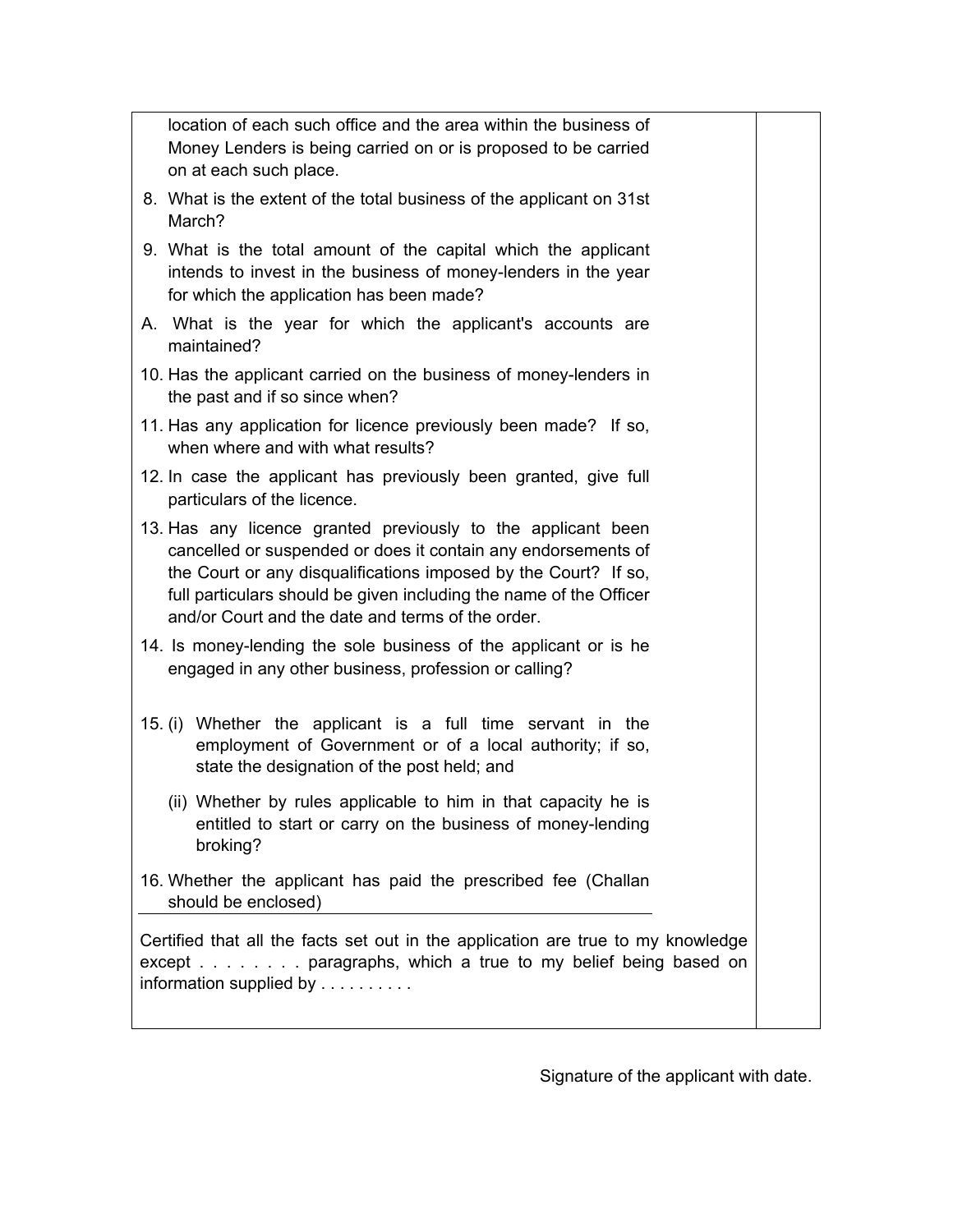### **FORM 2A**

#### [See Rule 5]

**Application for renewal of a licence to Money Lenders In the office of the Assistant Registrar of . . . . . . . . . . . . . . . . . .**

P.O. . . . . . . . . . Taluka . . . . . . . District . . . . . . . . 1. Name and address of the Money Lender/Firm in full 2. Name of the Manager/Proprietor Managing Director who is responsible to maintain accounts etc. 3. Previous Licence Number and date 4. Year up to which the Licence is renewed 5. The total turn over/business for the previous year ended. 6. Whether the security deposit has been remitted to the Government in accordance with the slab prescribed if so please specify the challan No. and date. 7. Whether the address of the Money Lenders or firm is changed or not. If changed whether the permission of the competent authority has been obtained or not. 8. Whether the applicant is carrying on the business in more than one place? If yes, give particulars of branches with addresses, permission, licence etc. 9. Name of the area within which the applicant has his business of Money Lending on the date of application. 10. What is the year for which the applicants accounts are maintained? (Furnish audited balance sheet/returns as the case may be). 11. Detail of fees remitted to the Government. 12. Furnish details of Professional Tax and Income Tax remitted? ------------------------------------------------------------------------------ Certified that the particulars furnished above are true to the best of may knowledge and belief.

| Place: |  |
|--------|--|
| Date:  |  |

Signature of the Applicant with Seal]<sup>1</sup>

1. Substituted by notification CMW 04 CML 2004, w.e.f. 25.4.2005. (Kar. Gazette Part-IVa (Extraordinary) No.670 dated: 25.4.2005.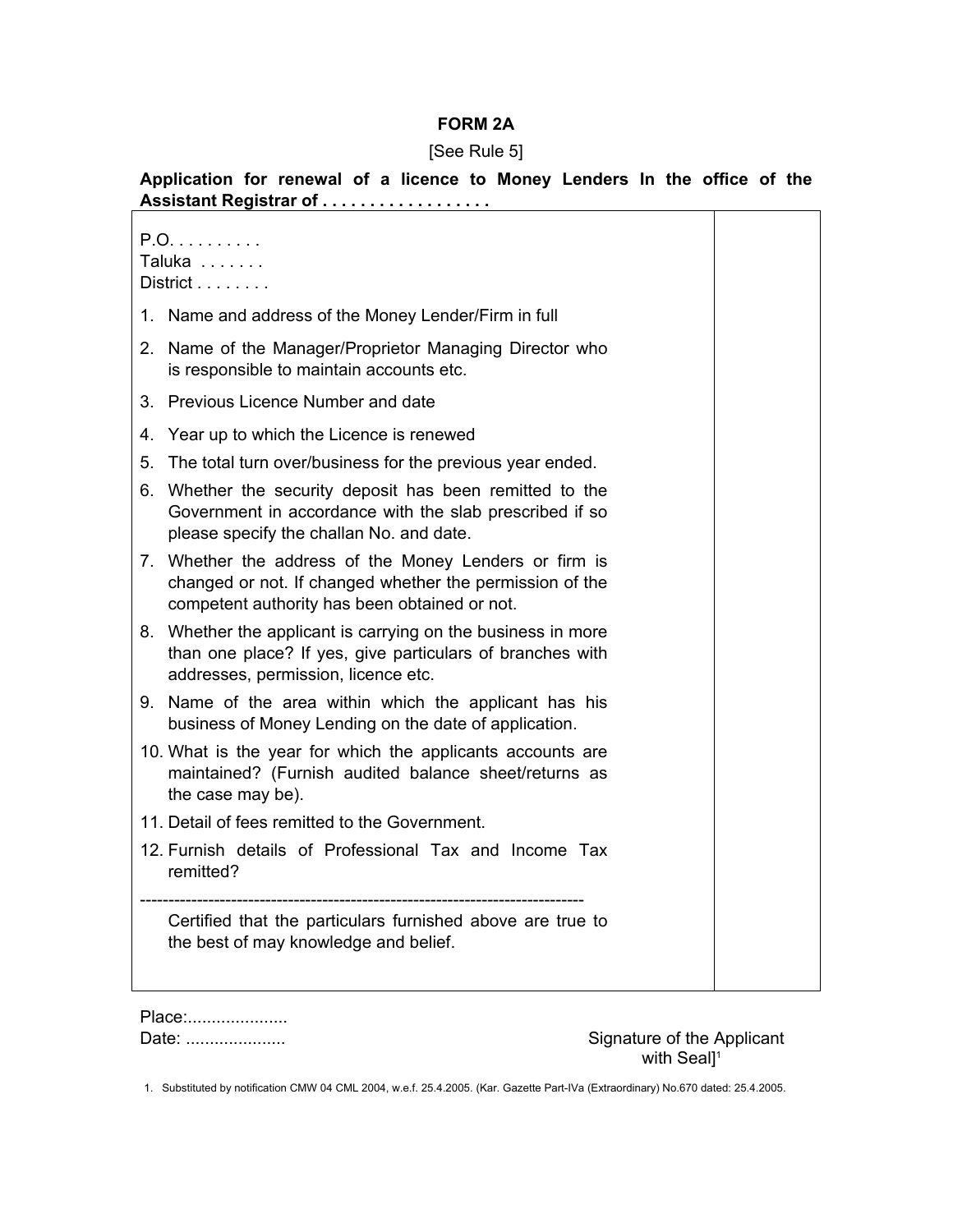#### *[See Rule 9]*

#### **Money-lender's Licence**

District . . . . . . . . . . . .

Taluka . . . . . . . . . . . .

Place . . . . . . . . . . . . . P.O. . . . . . . . . . . . .

Licence No. . . . . . . . .

 This Licence has been granted to . . . . . . . . . to carry on the business of moneylending subject to the provisions of the <sup>1</sup>[Karnataka] Money lenders Act, 1961, and the Rules thereunder and the following conditions, namely:-

- (1) The licence shall be valid up to 31st July  $\dots \dots$
- (2) It shall entitle the money-lender to carry on the business of money-lending in \*. . . . . . . .
- (3) The licensee shall surrender the licence when ordered to do so by the Registrar granting it or by the Registrar-General or by a Court.

(Seal of the Registrar) date **Registrar**.

\* Here insert area.

(Back)

Endorsement, if any, Signature Remarks.

1. Adapted by the Karntaka Adaptations of Laws Order 1973. w.e.f. 1-11-1973.

\* \* \*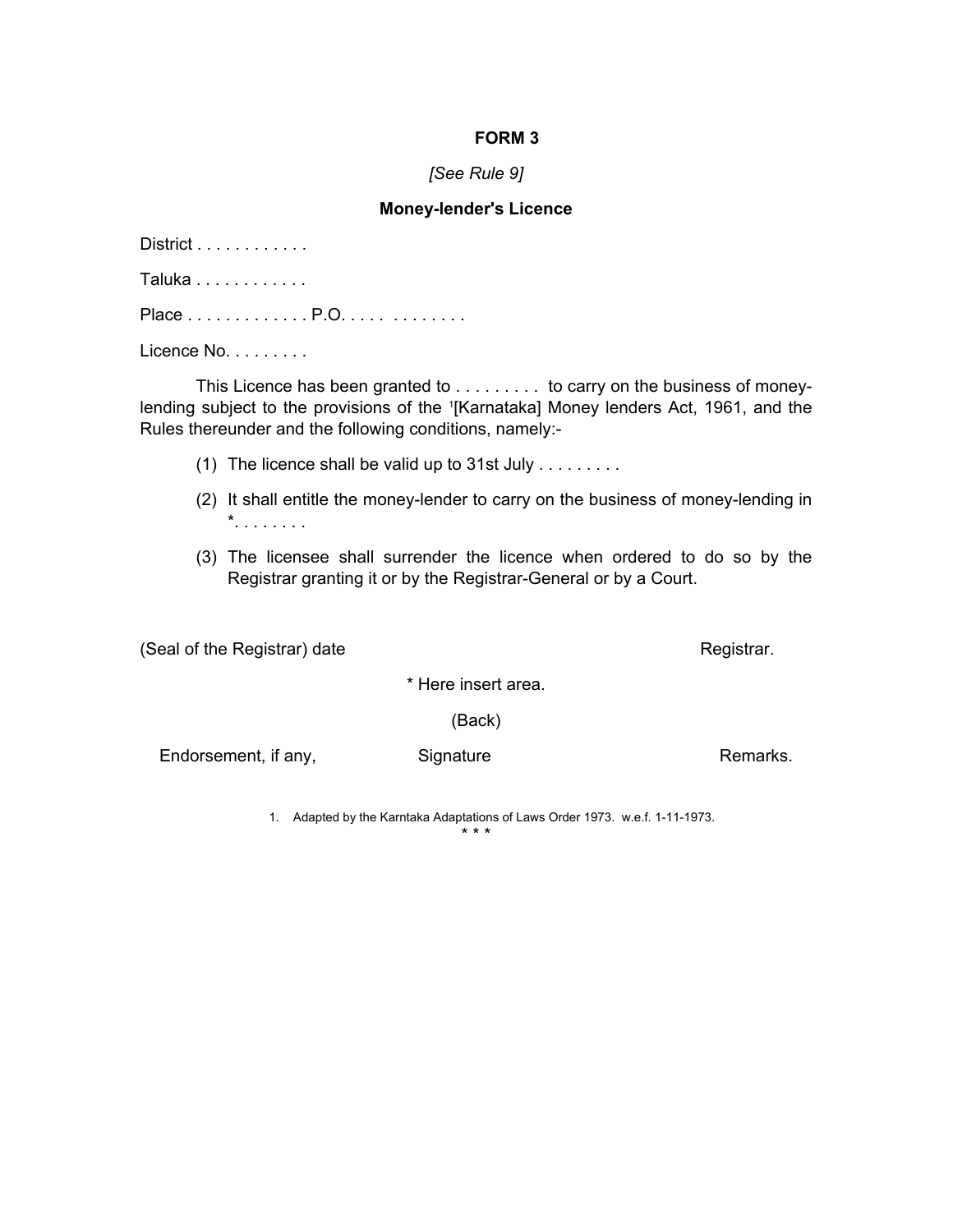## *[See Rule 15]*

## **Cash Book**

| Receipts<br>Dr. |             | <b>Disbursement</b> | Cr.    |       |      |             |                 |        |       |
|-----------------|-------------|---------------------|--------|-------|------|-------------|-----------------|--------|-------|
| Date            | Particulars | Ledger<br>folio     | Amount |       | Date | Particulars | Ledger<br>folio | Amount |       |
|                 |             |                     | Rs. P  | Rs. P |      |             |                 | Rs. P  | Rs. P |
|                 |             |                     |        |       |      |             |                 |        |       |

## **FORM 4-A**

## *[See Rule 15]*

## **Cash book**

| Date                                  | Creditor           |        | Debtor             |
|---------------------------------------|--------------------|--------|--------------------|
| Amount                                | <b>Particulars</b> | Amount | <b>Particulars</b> |
| Opening<br>balance<br>brought forward |                    |        |                    |
| Closing balance<br>carried over       |                    |        |                    |

**N.B.-**The Ledger folio number should be entered in any convenient manner.

\* \* \*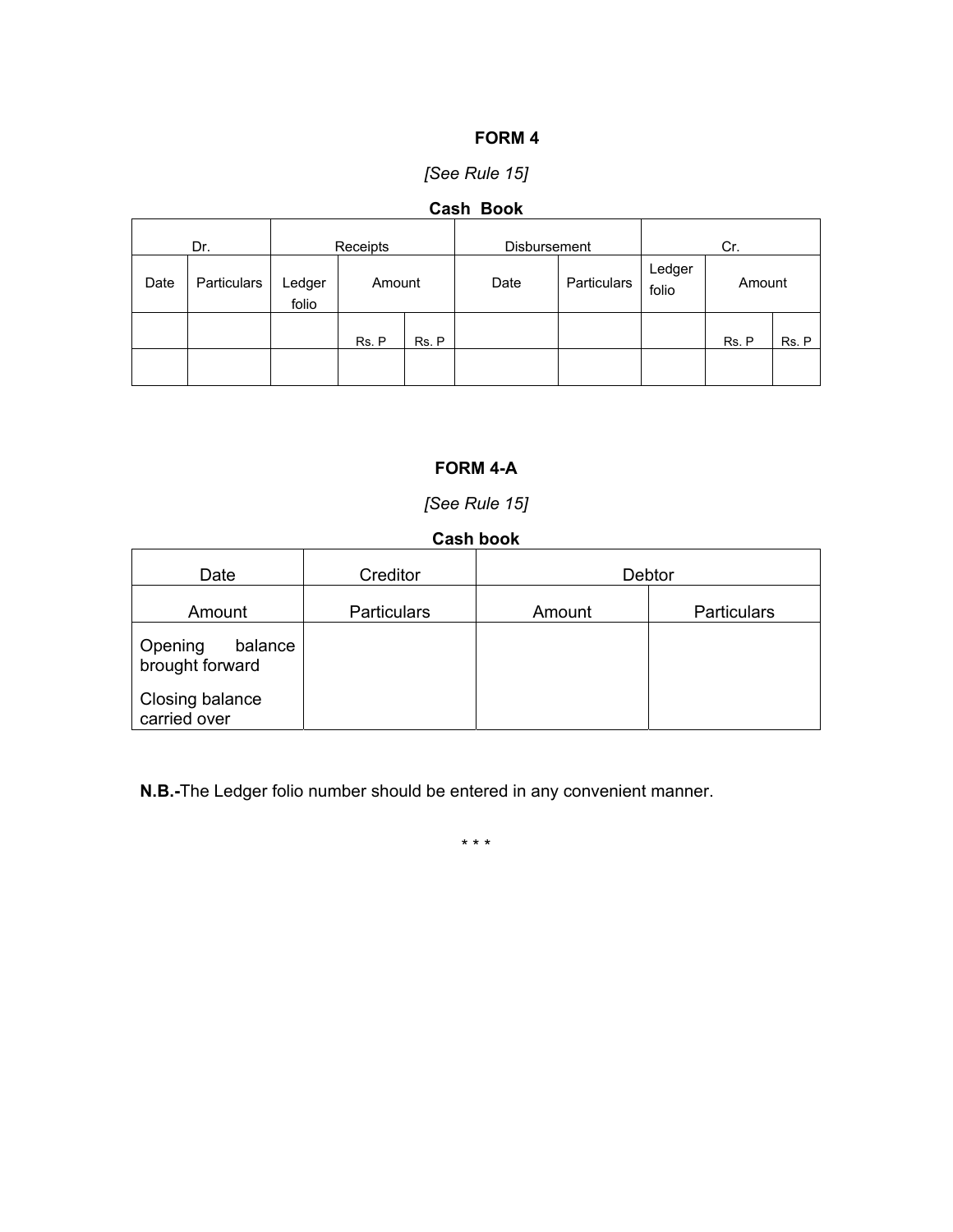# *[See Rule 15]*

## **Debtor . . . . . . . . . .**

Name and address of the debtor . . . . . Ledger Account . . . . . . Ledger No . . . . . . . .

|      |                                               |                                                                   |           | Amount repaid or credited |                                 |
|------|-----------------------------------------------|-------------------------------------------------------------------|-----------|---------------------------|---------------------------------|
| Date | Principal<br>amount<br>borrowed or<br>debited | Amount due in<br>respect of<br>supply of<br>statement of<br>debts | Principal | Interest                  | Fees fir<br>statements<br>debts |
| (1)  | (2)                                           | (3)                                                               | (4)       | (5)                       | (6)                             |

| Balance due for each transaction |           |          |             | Details of calculation of interest |        |                |                |
|----------------------------------|-----------|----------|-------------|------------------------------------|--------|----------------|----------------|
| Total                            | Principal | Interest | Fees<br>for | Principal                          | Months | Amounts        | <b>Remarks</b> |
|                                  |           |          | statements  | Due                                |        | interest<br>οf |                |
|                                  |           |          | of debts    |                                    |        | recovered      |                |
|                                  | (8)       | (9)      | '10)        | 11)                                | (12)   | (13)           | (14)           |
|                                  |           |          |             |                                    |        |                |                |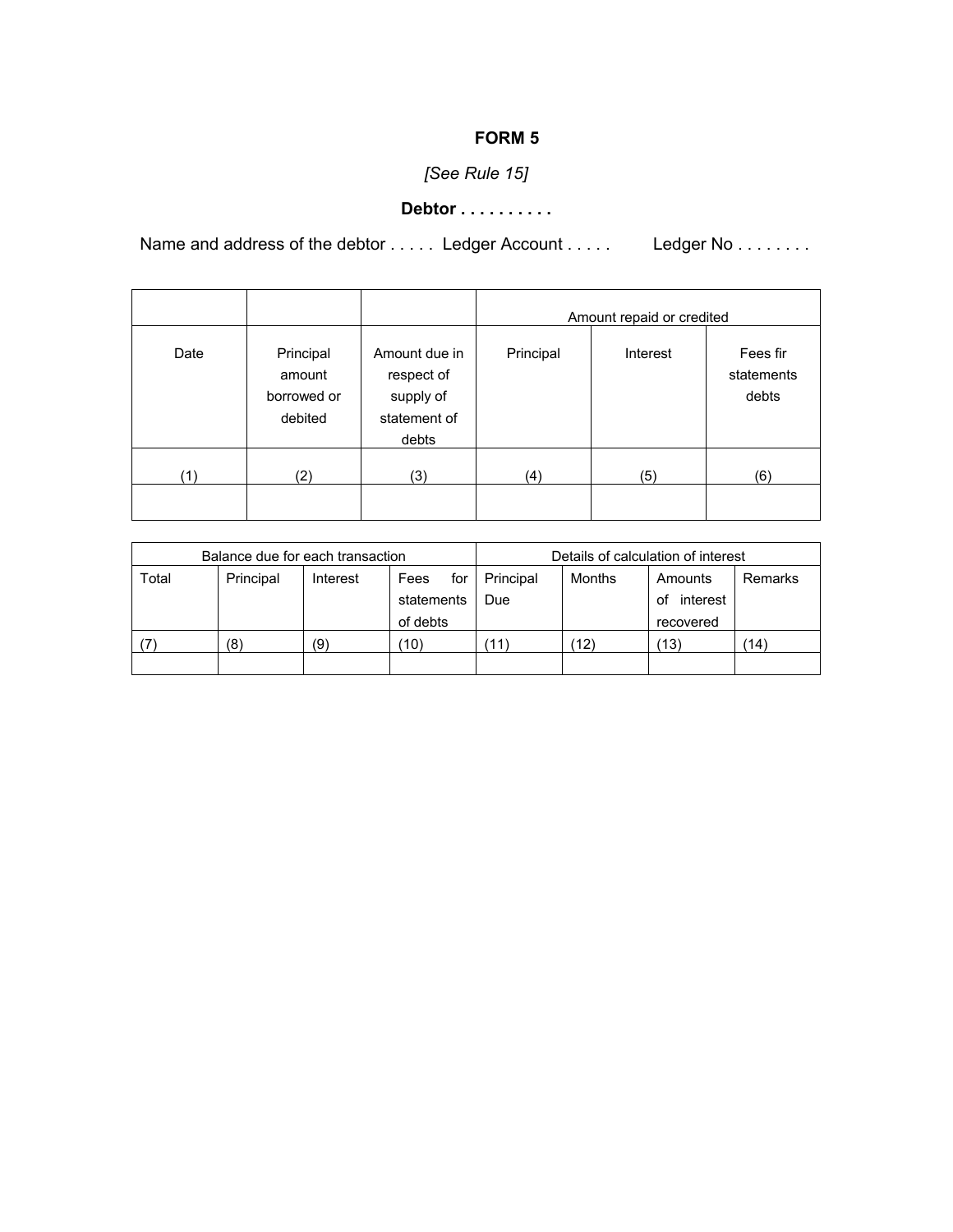## **FORM 5-A**

## *[See Rule 15]*

Ledger folio No.

Name of Debtor

Full Address of Debtor

| Creditor         |      |                                                                |             | Debtor |      |                                                                     |                                    |  |
|------------------|------|----------------------------------------------------------------|-------------|--------|------|---------------------------------------------------------------------|------------------------------------|--|
| Amount           | Date | Page No. 1 of<br>Corresponding<br>the<br>entry in<br>cash book | Particulars | Amount | Date | Page No. of<br>the<br>Corresponding<br>the<br>entry in<br>cash book | Particulars<br>of Security<br>etc. |  |
| (1)              | (2)  | (3)                                                            | (4)         | (5)    | (6)  | (7)                                                                 | (8)                                |  |
| Total<br>Receipt |      |                                                                |             |        |      | Total<br>Payment                                                    |                                    |  |

## **ABSTRACT**

## **Principal Interest**

Debited (During the year) Recoveries (During the year) Net balance due Carried over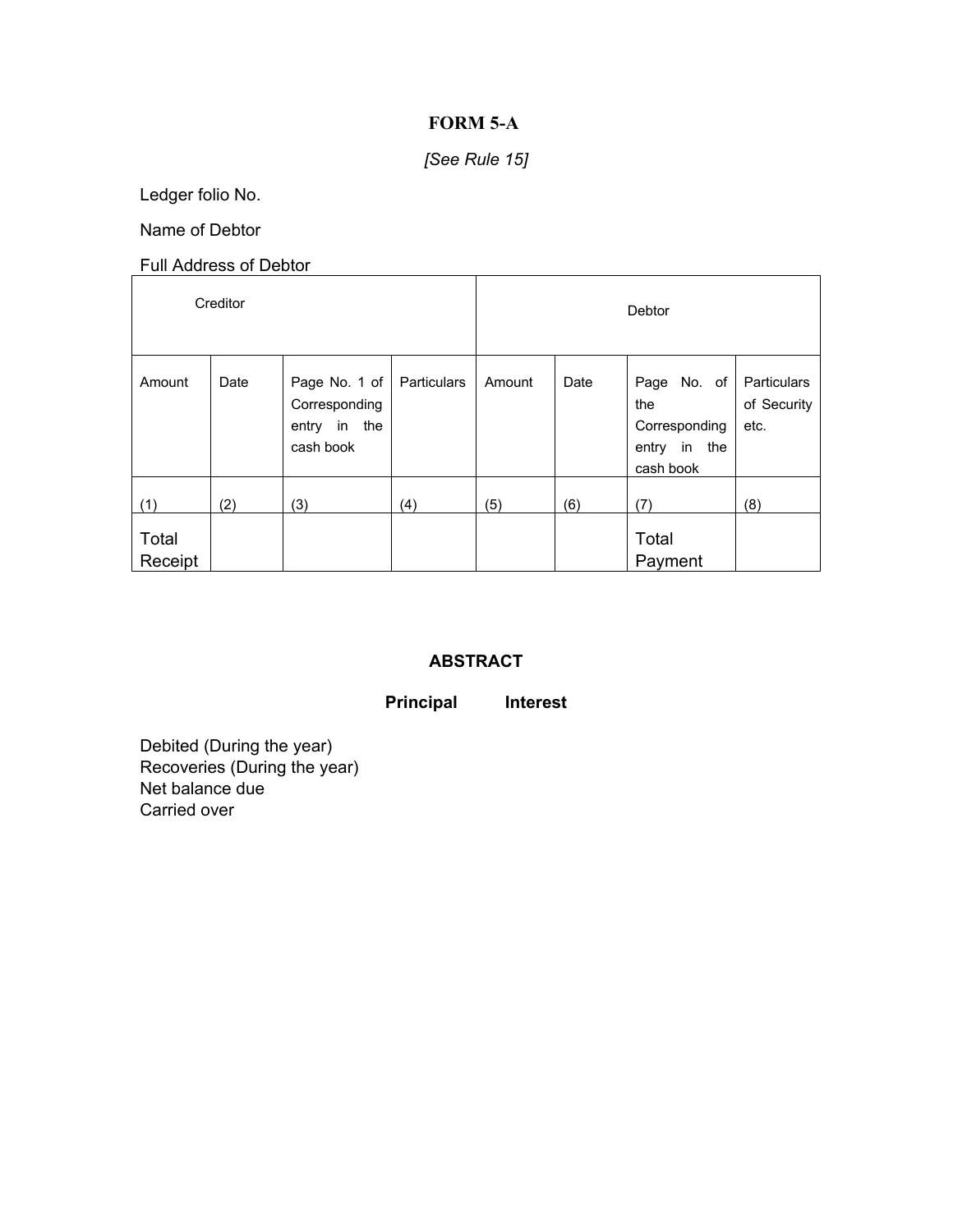## *[See Rule 15]*

## **Statement showing the details of conditions of the Loan**

| Name of Debtor                                           |  |
|----------------------------------------------------------|--|
| Address                                                  |  |
| 1. Amount of loan                                        |  |
| 2. Date of loan                                          |  |
| 3. Date of maturity of the loan, if any                  |  |
| 4. Rate of interest per annum                            |  |
| 5. Nature of the security                                |  |
| 6. Particulars of documents, if any                      |  |
| 7. Any special condition on which the loan has been made |  |
| 8. Other connected information                           |  |

Signature of money-lender.

 Name and Address of money-lender

Date : . . . . . . . .

**N.B.-**A separate statement shall be furnished in respect of each loan transaction. In case of loan in kind, there shall be reference to the commodity advanced along with market value of the same on the date of each transaction.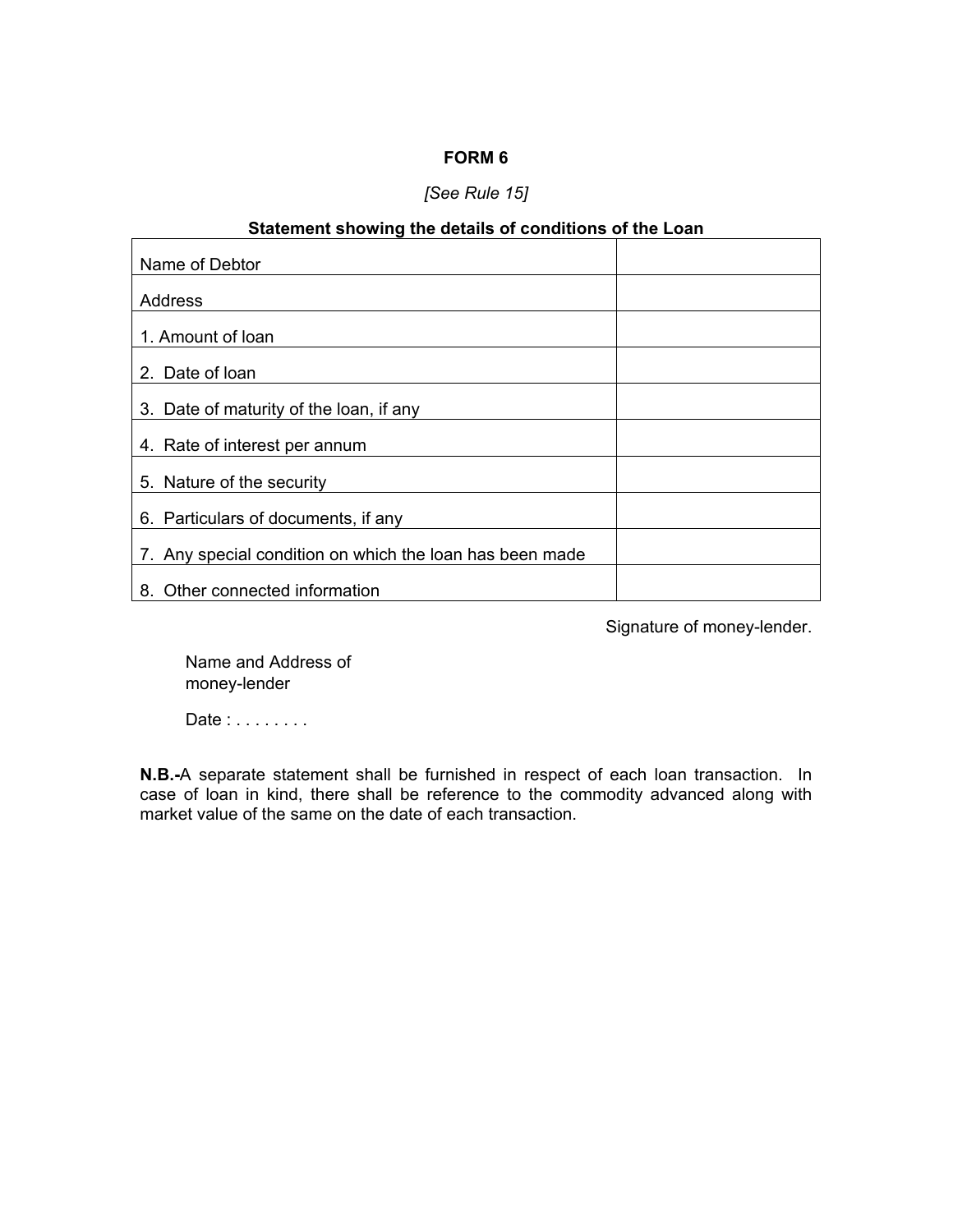## *[See Rule 16(1)]*

## **Annual statement of accounts to be delivered by a money-lender to his debtors under sub-section (1) of Section 21.**

| Name of the Debtor                                                   |  |
|----------------------------------------------------------------------|--|
| Occupation                                                           |  |
| Address                                                              |  |
| Number of Ledger Account or number of ledger folio                   |  |
| Amounts of principal and interest separately due to the money-       |  |
| lender and the amount of fees due in respect of supply of            |  |
| statement of debts                                                   |  |
| Amount of every payment already received by the money-lender in      |  |
| respect of the loan during the year together with the date on which  |  |
| each payment was made                                                |  |
|                                                                      |  |
| All payments credited first in the account of interest, and the      |  |
| residue, if any, of any payment more than sufficient to discharge    |  |
| the balance of interest due at the time, it is made credited to the  |  |
| debtor in the account of principal                                   |  |
| *Payments credited first in the account of principal by the money-   |  |
| lender; and the remaining payments credited in the account of        |  |
| interest calculated on the basis of the decreased balance of         |  |
| principal; and when the balance of interest is fully discharged, the |  |
| residue of the payments, if any, further credited in the account of  |  |
| principal.                                                           |  |
| Payments made on account of fees due in respect of supply of         |  |
| statements of debts.                                                 |  |
| The amount of principal remaining unpaid, the interest thereon,      |  |
| and the amount remaining unpaid on account of fees due in            |  |
| respect of statements of debts.                                      |  |

 \*Strike out whichever is not necessary. Money-lender or his agent.

\* \* \*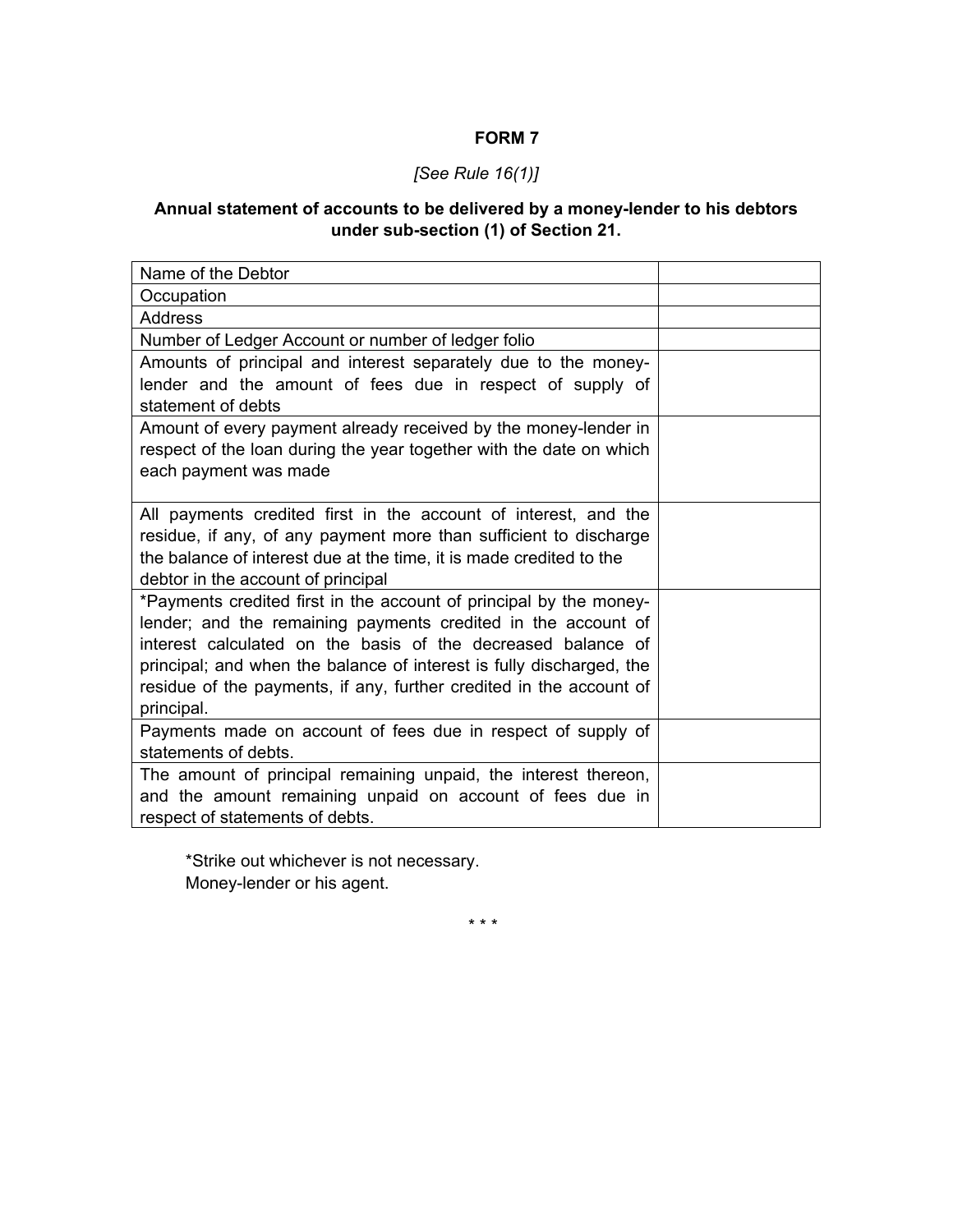## *[See Rule 18]*

## **Pass Book**

Name of the Money-Lender His Address Licensed money lender under the <sup>1</sup>[Karnataka] Money Lenders Act, 1961

## **Contents of the Pass Book**

## **Pass Book**

Name of the Money Lender: Name of the Debtor:

His Address: His Address:

| 1110 / 1001 000. |                         |                            | 1110 / 1001 000. |                                                                                              |    |                  |    |                  |    |                                            |
|------------------|-------------------------|----------------------------|------------------|----------------------------------------------------------------------------------------------|----|------------------|----|------------------|----|--------------------------------------------|
| SI. No.          | Date, Month<br>and year | Amount<br>loan<br>advanced | of               | Nature<br>security<br>particulars of<br>documents<br>special<br>and<br>conditions, if<br>any | of | Rate<br>interest | οf | Date<br>maturity | οf | Total<br>amount<br>repaid by the<br>debtor |
| (1)              | $\left( 2\right)$       | (3)                        |                  | (4)                                                                                          |    | (5)              |    | (6)              |    | (7)                                        |

| Amount repaid by the debtor how<br>credited |          | Balance to be recovered from the<br>debtor |          | Signature of<br>the money | Remarks         |
|---------------------------------------------|----------|--------------------------------------------|----------|---------------------------|-----------------|
|                                             |          |                                            |          | lender                    |                 |
| Principal                                   | Interest | Principal                                  | Interest |                           |                 |
| (8)                                         | (9)      | (10)                                       | 11)      | (12)                      | $^{\prime}$ 13) |
|                                             |          |                                            |          |                           |                 |
|                                             |          |                                            |          |                           |                 |

\* \* \*

1. Adopted by the Karnataka Adaptations of Laws Order 1973 w.e.f. 1-11-1973.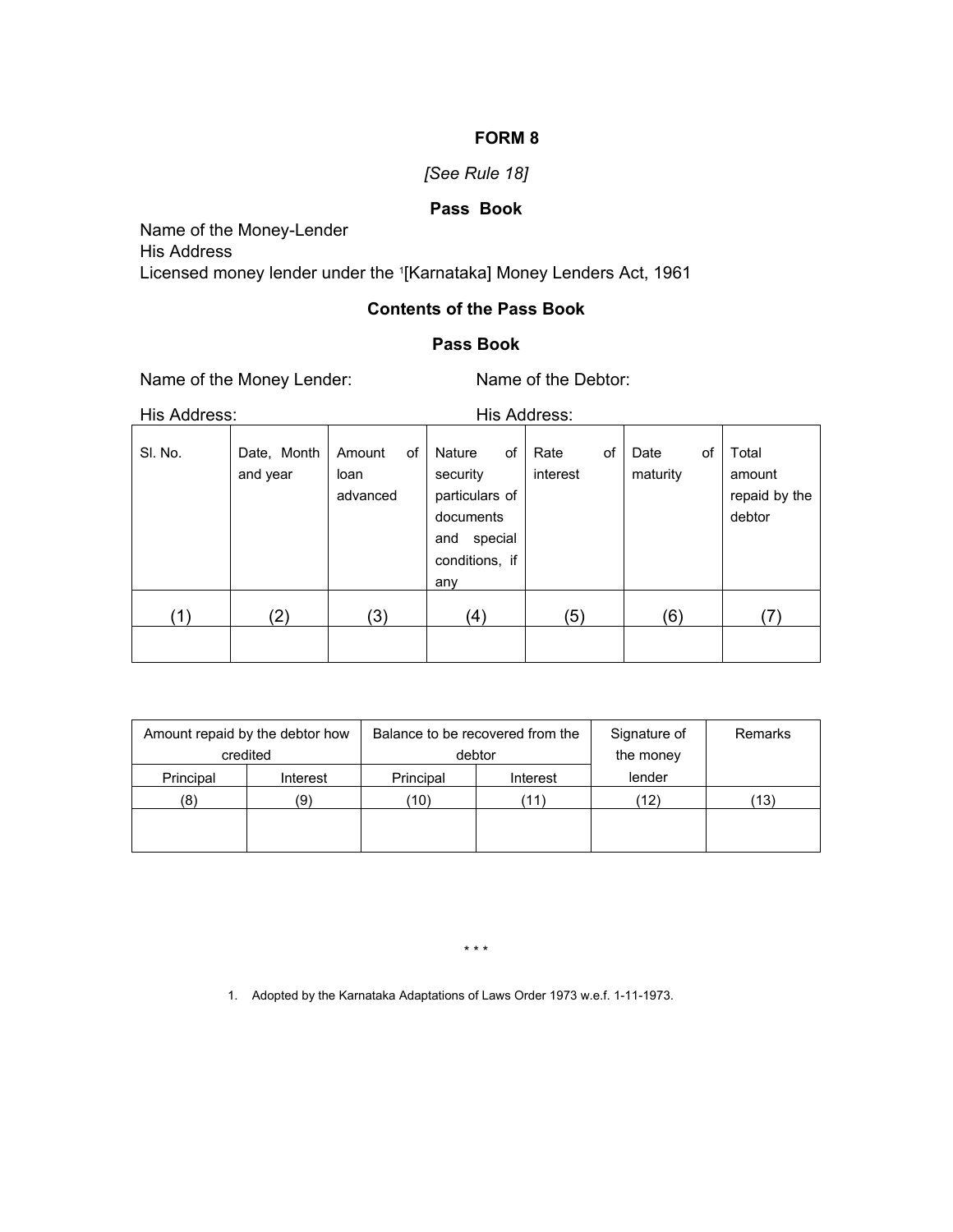## [See Rule 18]

# **Cover Page**

# Pass Book

### **Contents of the**

### Pass Book

| Creditor             |      |             | Debtor |                           |             |
|----------------------|------|-------------|--------|---------------------------|-------------|
| Amount               | Date | Particulars | Amount | Date                      | Particulars |
| <b>Total Receipt</b> |      |             |        | Total Payment             |             |
| Abstract             |      |             |        | <b>Principal Interest</b> |             |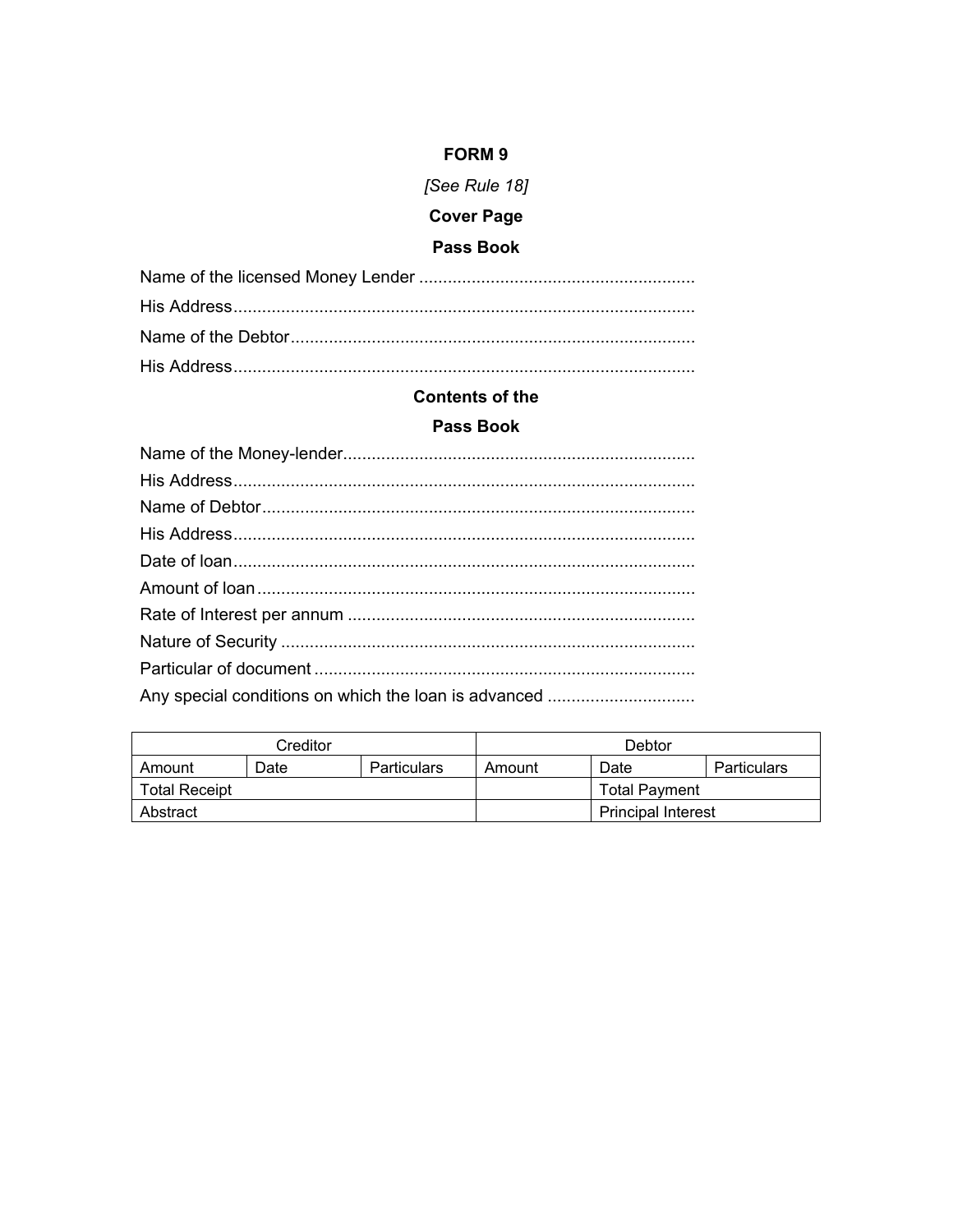#### *[See Rule 19]*

Please take notice under clause (a) of sub-section (1) of Section 30 of the 1 [Karnataka]<sup>1</sup> Money-Lenders Act, 1961, that pursuant to the agreement made by me with.

|               | the loan             |
|---------------|----------------------|
| You to assign | the balance of loan  |
|               | interest on the loan |

balance of interest on the loan

advanced to Mr. **Address . . . . . . . . . . . . together with accrued** interest/balance of interest and benefits of the agreement under which the aforesaid loan was given to the debtor as well as security in respect of loan/interest on loan, you will be subject, with effect from . . . . . . . . . . . . . . . . . . . . . . . . . . . . . . . . . . . . . . . . . . . . . to the provisions of the Karnataka Money-Lenders Act, 1961.

Signature of the Money-Lender

Prior assignee of the Money Lender.

de de la contrata de la contrata de la contrata de la contrata de la contrata de la contrata de la contrata de

1. Adopted by the Karnataka Adaptations of Laws Order 1973 w.e.f. 1-11-1973.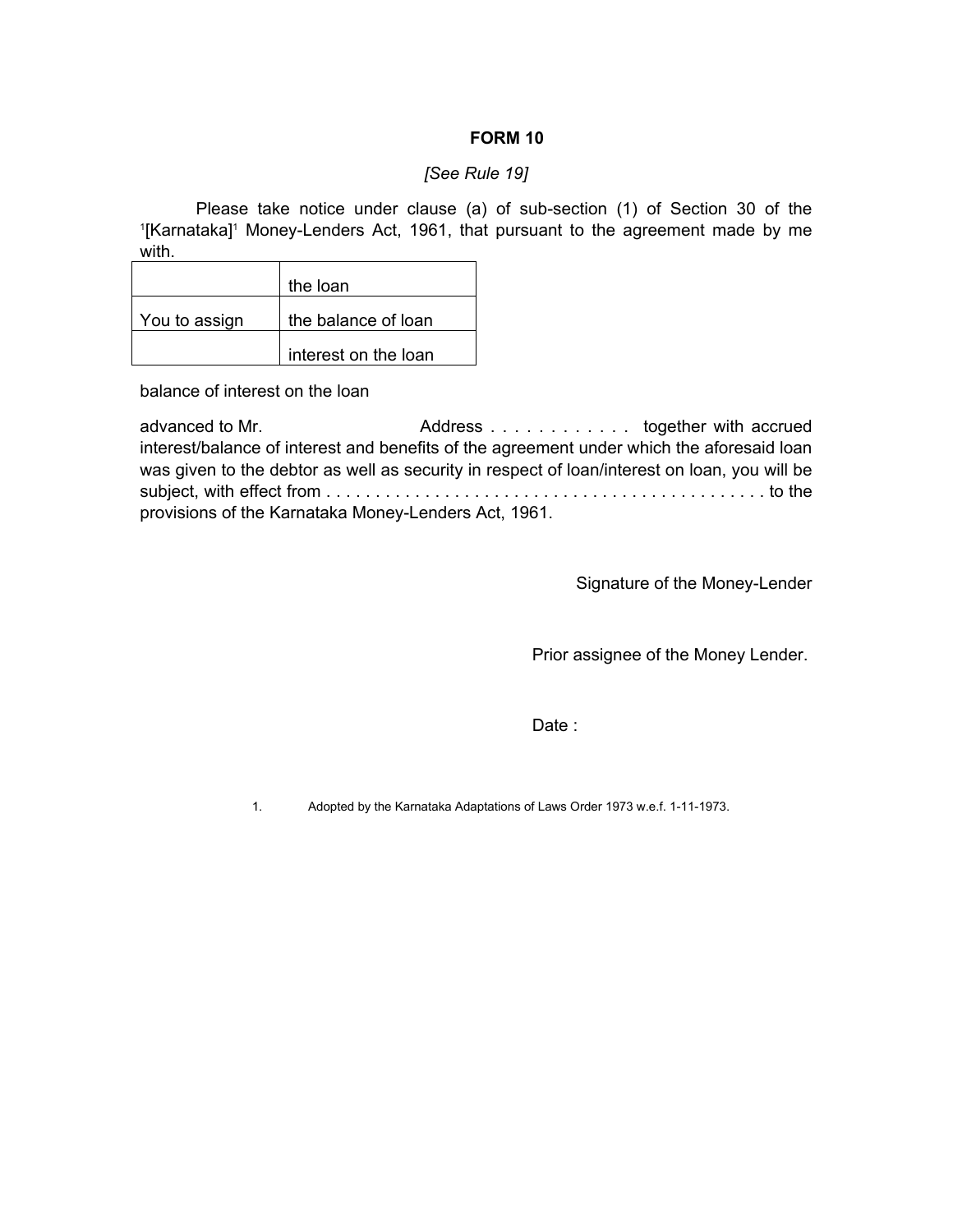#### *[See Rule 19]*

 Statement or information to be supplied to the assignee under clause (b) of subsection (1) of Section 30 of the <sup>1</sup>[Karnataka]<sup>1</sup> Money Lenders Act, 1961.

 Name of money lender including subsequent assignees, if any, and his/their address/addresses.-

Name of debtor:

Address:

- 1. Date of Loan
- 2. Amount of Loan
- 3. Rate of interest per annum
- 3-A. Amount of fees due in respect of supply of debts.
	- 4. Total repayments made by the debtor up-to-date:
		- (a) Principal.
		- (b) Interest.
		- (bb) Fess for supply of statements of debts.
		- (c) Total.
	- 5. Amount outstanding on:
		- (a) Principal.
		- (b) Interest.
		- (bb) Fees for supply of statements of debts. (c) Total.
	- 6. Nature and value of the security.
	- 7. Particulars of documents including previous assignments, if any.
	- 8. Any special condition attaching to the loan.
	- 9. List of documents of which copies are attached.
- 10. Other information, if any.

 Signature of Assignor/Money Lenders. Address. **Date.** The contract of the contract of the Date.

1. Adopted by the Karnataka Adaptations of Laws Order 1973 w.e.f. 1-11-1973.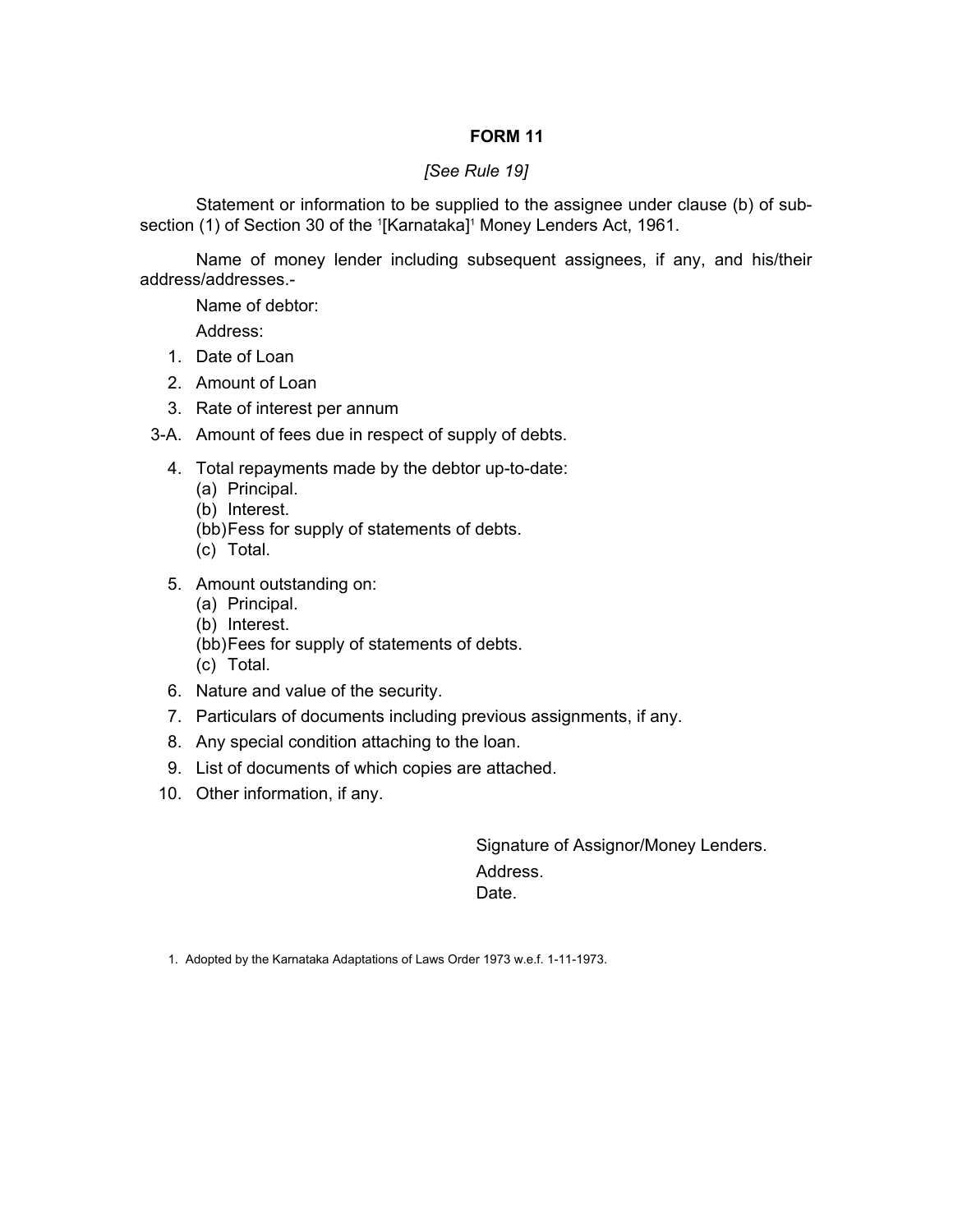#### *[See Rule 19]*

 *To* . . . . . . . . . . . . . . . . . . .

**Debtor** 

 Please take notice under clause (c) of sub-section (1) of Section 30 of the <sup>1</sup>[Karnataka]<sup>1</sup> Money Lenders Act, 1961, that I propose to make an assignment.

| the loan               |
|------------------------|
| balance of loan        |
| interest on the loan   |
| balance of interest on |

advanced to you on . . . . . . . . . . . . . . . together with accrued interest/balance of interest and benefits of the agreement under the aforesaid loan as well as security taken in respect of the loan/interest of the loan to . . . . . . . . . . . . . . . . . . . . . . . . . . . . . . . . . . . . . . . (Name of the assignee) . . . . . . . . . . . . . . . . . . . . . . . . . . . . . . (Address of the assignee with effect from . . . . . . . . . . . . . . . . . . . . (date) and that from the date of such assignment the assignee above named shall exercise all rights and shall have all the liabilities under the provisions of the <sup>1</sup>[Karnataka]<sup>1</sup> Money Lenders Act, 1961.

Signature of the Money Lender

 Address. Signature of prior assignee of the Money Lender Address.

1.Adopted by the Karnataka Adaptations of Laws Order 1973 w.e.f. 1-11-1973.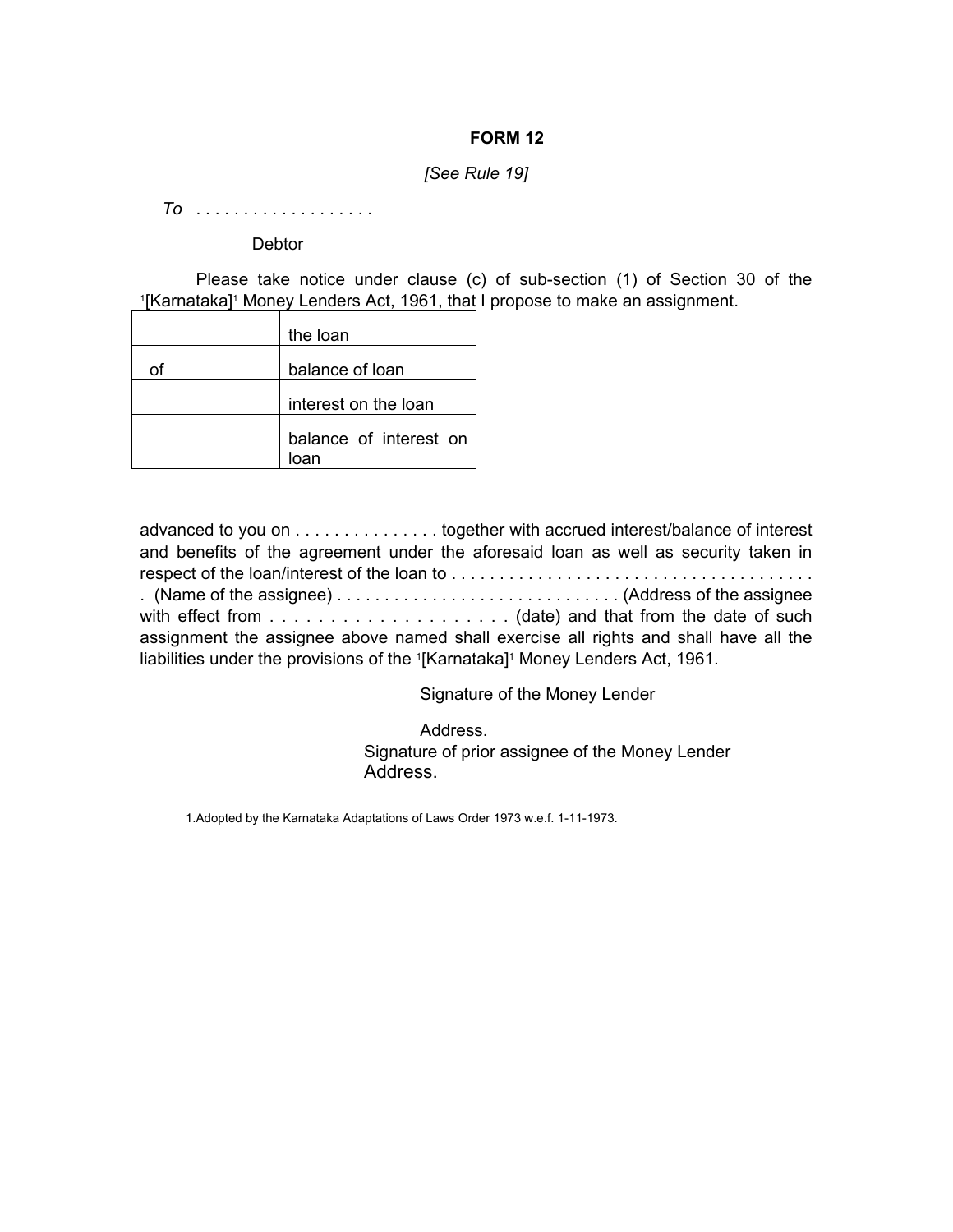## *[See Rule 20]*

(Application to a Court under sub-section (1) of Section 33 for taking accounts)

In the Court of . . . . . . . . . .

Mis. Case No . . . . . . of 19 . . . .

 The under mentioned debtor applied for taking accounts of the loan described below and for declaring the amount due to the money-lender.

### **Particulars of Loan**

- 1. Documents, if any, with particulars:
- 2. Amount:
- 3. Description of the money-lender:
	- (a) Name.
	- (b) Father's/Husband's name.
	- (c) Address.
- 4. Description of the debtor
	- (a) Name
	- (b) Father's/Husband's Name
	- (c) Address
	-

Date : Signature.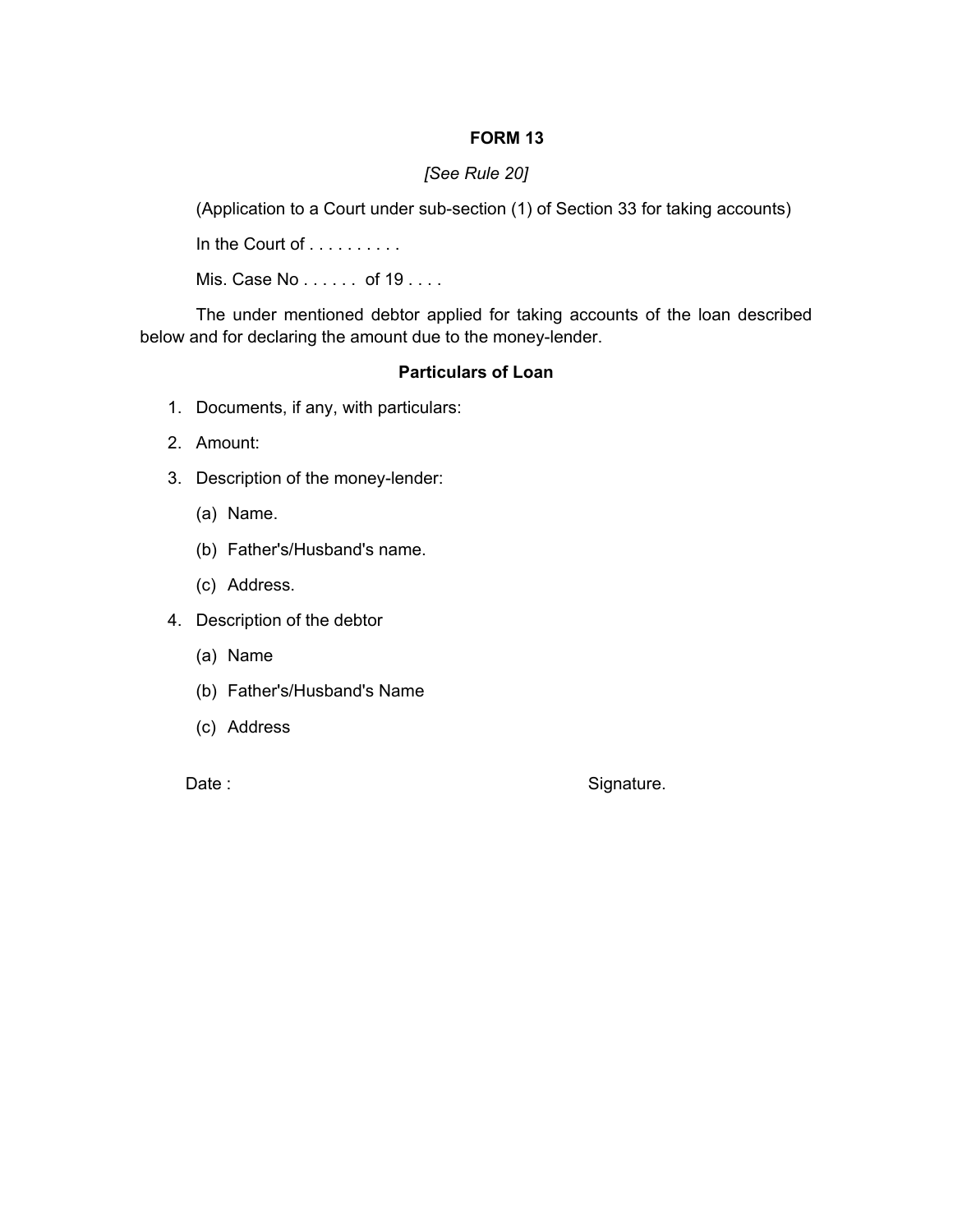#### *[See Rule 15]*

#### **Summons to Money-Lender**

No. Name of the Office . . . . . . . . . .

To

Whereas your application for grant of a licence under the <sup>1</sup>[Karnataka]<sup>1</sup> Money Lenders Act, 1961, has been received by me, you are hereby summoned in accordance with Section 14 of the said Act to appear before me at the above address in person on the ...... day of .... 19 .... at ..... O' clock in the ..... Noon, for your being examined in connection with the said application; and you are directed to produce on that day all the documents upon which you intend to reply in support of your application.

 Take notice that, in default of your appearance on the day before mentioned, your application for grant of licence under the said Act, shall not be considered.

Given under my hand and seal this  $\dots$  . day of  $\dots$  19 . . . .

Seal. Signature of the Officer.

\* \* \*

1. Adopted by the Karnataka Adaptations of Laws Order 1973 w.e.f. 1-11-1973.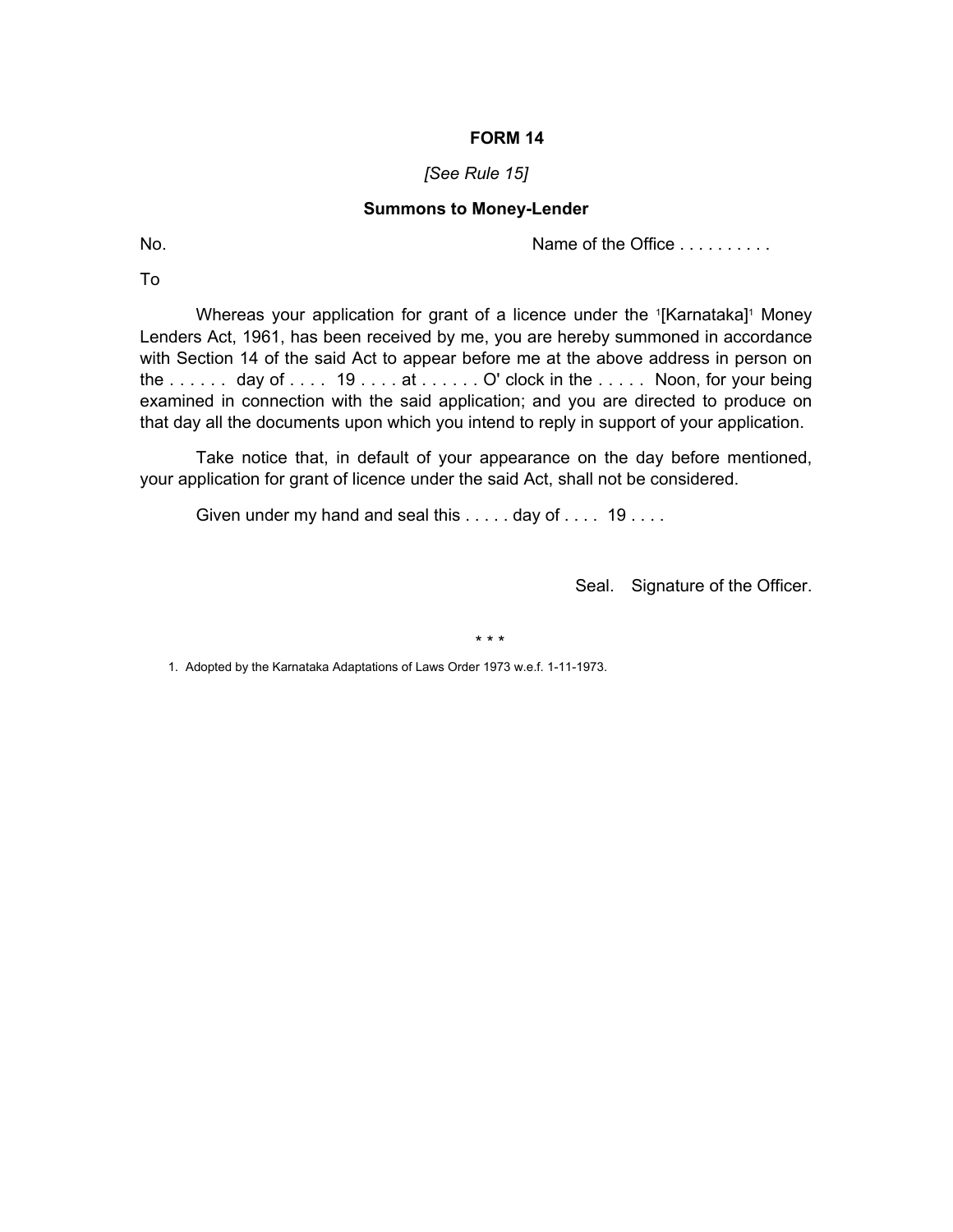#### *[See Rule 22]*

#### **Summons to Witness**

No. Name of the Office . . . . . . . .

To

 Whereas it is necessary to examine you in connection with the application made by Sri...... for grant of a licence under the <sup>1</sup>[Karnataka]<sup>1</sup> Money Lenders Act, 1961, your are here by summoned in accordance with Section 14 of the said Act, to appear before me at the above address in person on the...... day ...... 19 .... at ... .O' clock in the . . . . . NOON and you are directed to produce any documents your may have in your possession in support of the information that will be supplied by you.

 Take notice that if you fail to comply with this order without lawful excuse, you will be liable to a fine which may extend to five hundred rupees.

Given under my hand and seal this  $\dots \dots$  day of  $\dots \dots$  19...

Seal. Seal. **Designation of the Officer.** 

[No. AF 41 CCS 62]

1. Adopted by the Karnataka Adaptations of Laws Order 1973 w.e.f. 1-11-1973.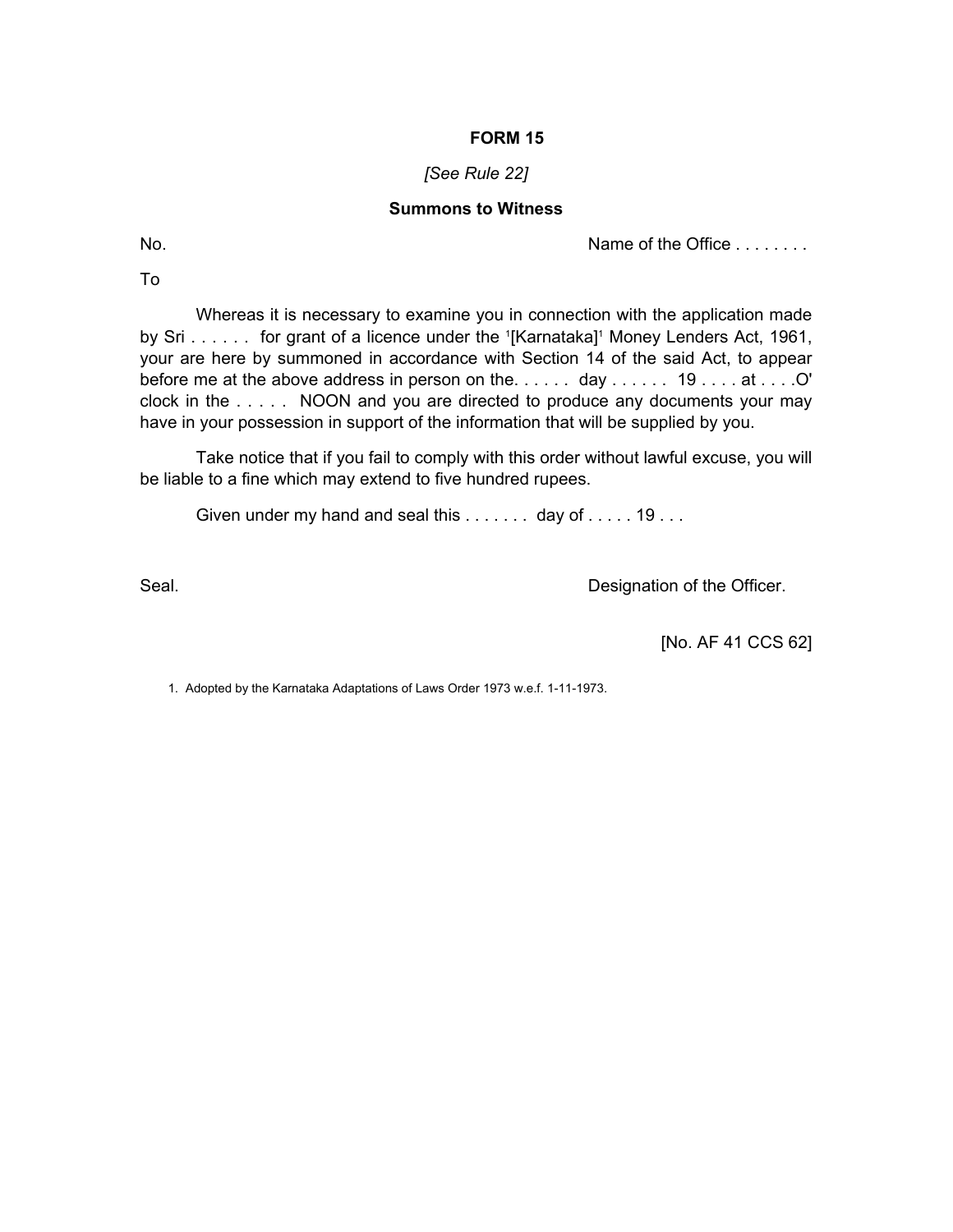### **1 THE KARNATAKA MONEY LENDERS (AMENDMENT) RULES, 1985**

 **GSR 222. -** Where as a draft of the following rules further to amend the Karnataka Money Lenders Rules, 1965, was published as required by Section 44 of Karnataka Money Lenders Act, 1961 (Karnataka Act 12 of 1962) in Notification No. CMW 1 CML 85, dated 31st May, 1985 in Part IV, Section 2-C(i) pages 1-3 (GSR 137) of the Extraordinary Gazette, dated 1st June, 1985 inviting objections or suggestions within a period of 14 days from the date of publication from all persons likely to be effected thereby;

 And whereas the said Gazette was made available to the public on 1st June, 1985;

And whereas no objections or suggestions have been received on the said draft;

 Now, therefore, in exercise of the powers conferred by section 44 of the Karnataka Money Lenders Act, 1961 (Karnataka Act 12 of 1962), the Government of Karnataka hereby makes the following rules namely.-

**1. Title and Commencement.-**(1) These rules may be called the Karnataka Money Lenders (Amendment) Rules. 1985.

(2) They shall come into force at once.

**2. Amendment of Rule 5.-**In sub-rule (2) of rule 5 of the Karnataka Money Lenders Rules, 1965 (hereinafter referred to as the said rules), for the words "renewal of licence", the words "grant of a fresh licence for the succeeding year" shall be substituted.

**3. Amendment of Rule 10.-**In sub-rule (1) of rule 10 of the said rules, for the words and figures "of Rs. 10 and Rs. 3/'' the word "payable" shall be substituted.

**4. Insertion of new Rules 14A, 14B, 14C, 14D, and 14E.-**After rule 14 of the said rules, the following rules shall be inserted, namely.-

1. Published in the Kar. Gazette Part Iv 2c(i) Extraordinary No. 498 dated 17-9-85 (Notification No. CMW 1 CML 85 dt. 12/13-9-1985)

 **"14A. Payment of Security Amount.-**Every licensee shall deposit in the Government Treasure in cash, the security amount specified in Section 7A under the head of account notified by the Registrar General.

 (2) The treasury receipt for having deposited the security amount shall be sent to the concerned Assistant Registrar.

 **14B. Declaration of amount under Section 7A.-**Every declaration under Section 7-A shall be in Form 3-A.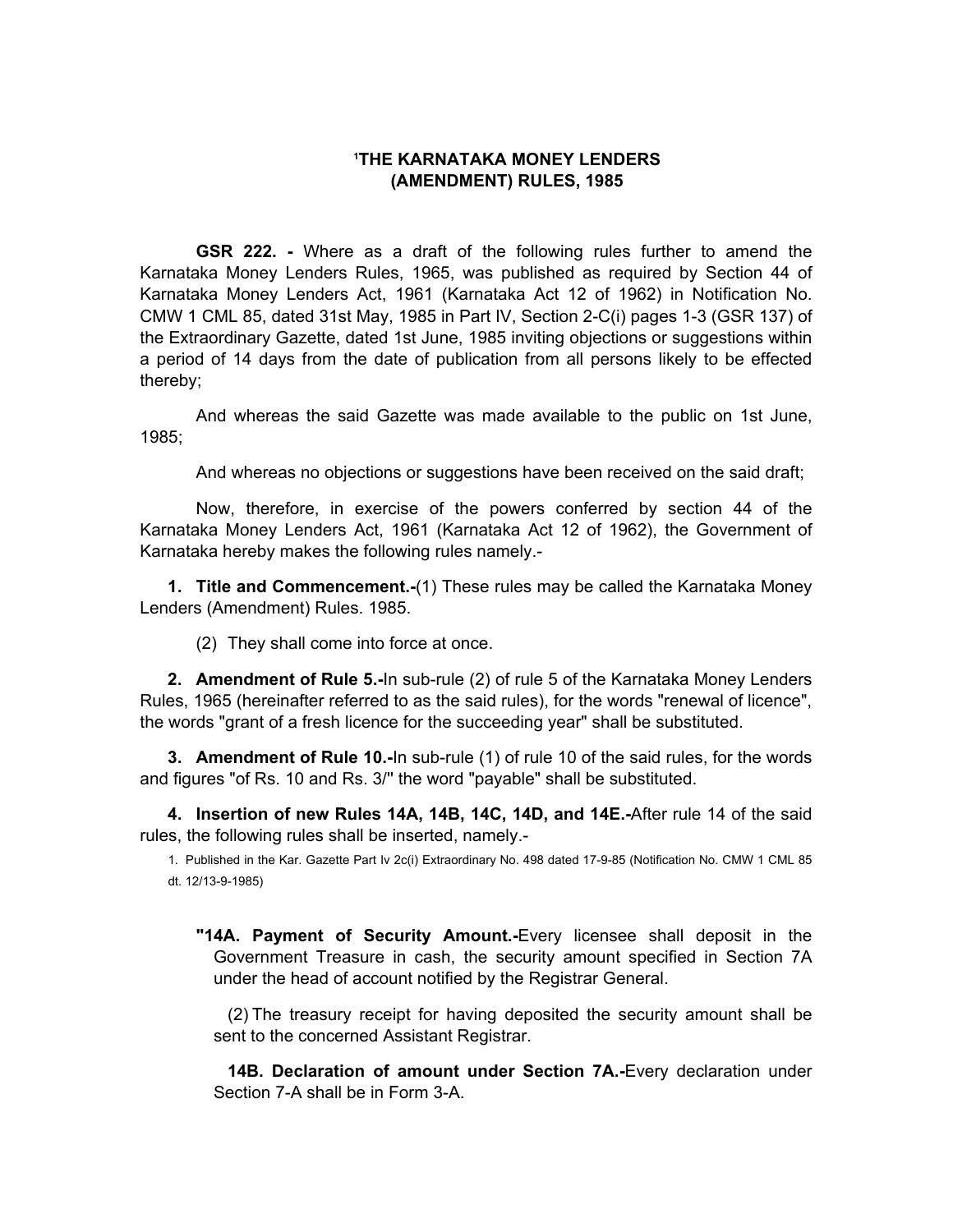**14C. Communication of order under Section 7B.-**Every order of the Registrar under Section 7-B shall be communicated to the licensee either personally or to his agent or by registered post acknowledgement due addressed to the licensee's residence or place of business or last known residence or place of business.

 **14D. Payment out of forfeited amount.-**(1) A borrower who has been affected by the acts of a licensee shall make an application to the Registrar specifying the nature of claim and the amount due from such licensee.

 (2) The Registrar may on receipt of an application under sub-rule (1), after holding such enquiry as he deems fit, determine the amount payable to the applicant out of the forfeited amount:

 Provided that if there are more than one applicant the amount shall be paid rateably in proportion to the amounts determined to be payable to the applicants.

 **14E. Refund of security amount.-**(1) A licensee who has wound up his business or has not applied for a fresh licence after the expiry of the term of his licence, may apply to the Registrar for refund of the amount deposited under Section 7A.

(2) The Registrar may, on receipt of an application under sub-rule (1), after being satisfied that the licensee has either wound up his business or has not applied for a fresh licence for the succeeding year and that no case against him regarding contravention of any of the provisions of the Act or of the rules made thereunder is pending, order refund of the amount deposited under Section 7A or so much of the balance thereof, if any, remaining after the forfeiture to the Government under section 7B".

\* \* \*